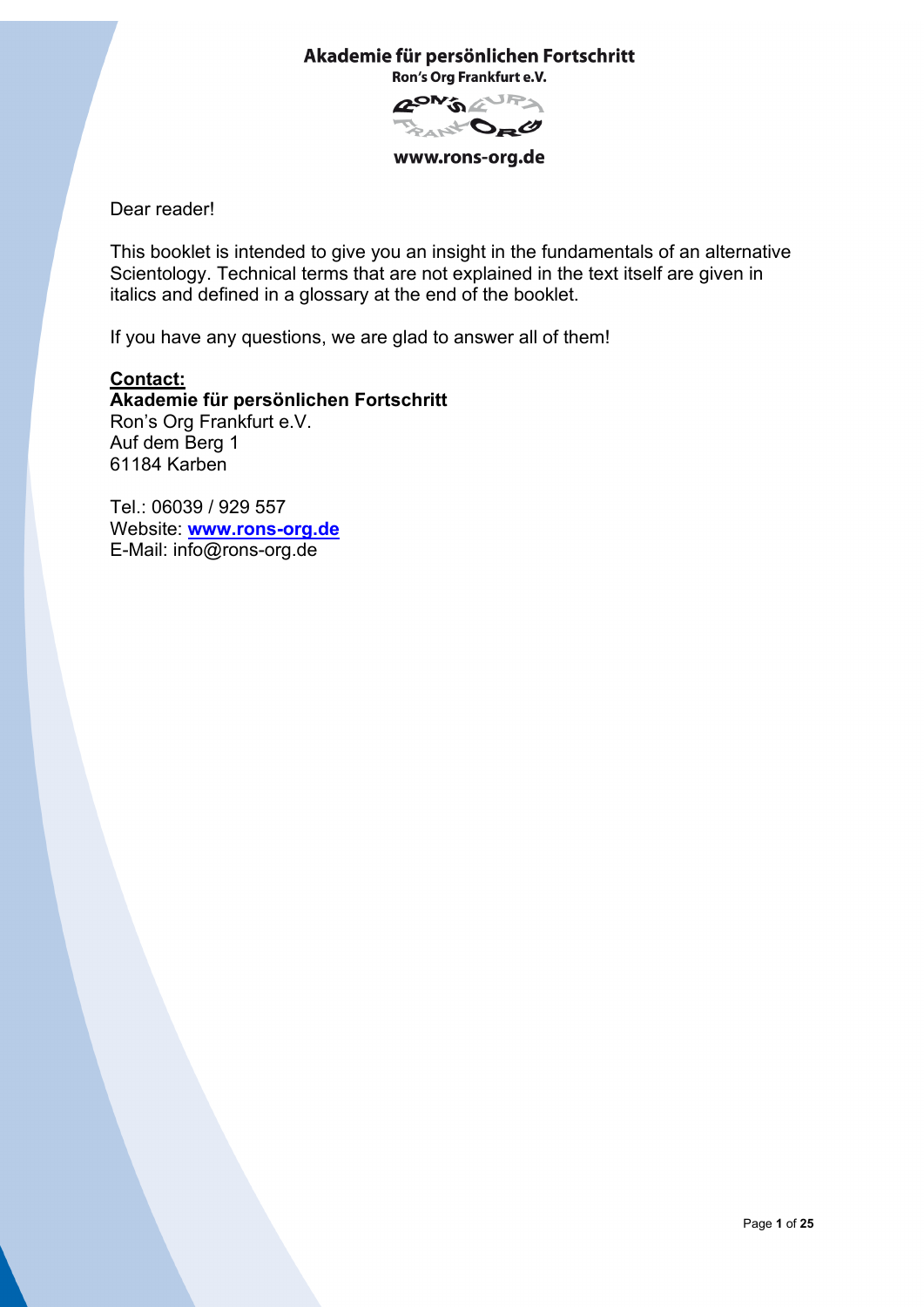

www.rons-org.de

# Table of contents

| What is the difference between the Ron's Org and the Church of Scientology? 4           |  |
|-----------------------------------------------------------------------------------------|--|
|                                                                                         |  |
| How can I know that the Ron's Org is not another camouflaged organization of the Church |  |
|                                                                                         |  |
|                                                                                         |  |
|                                                                                         |  |
|                                                                                         |  |
|                                                                                         |  |
|                                                                                         |  |
|                                                                                         |  |
|                                                                                         |  |
|                                                                                         |  |
|                                                                                         |  |
|                                                                                         |  |
|                                                                                         |  |
|                                                                                         |  |
|                                                                                         |  |
|                                                                                         |  |
|                                                                                         |  |
|                                                                                         |  |
|                                                                                         |  |
|                                                                                         |  |
|                                                                                         |  |
|                                                                                         |  |
|                                                                                         |  |
|                                                                                         |  |
|                                                                                         |  |
|                                                                                         |  |
|                                                                                         |  |
|                                                                                         |  |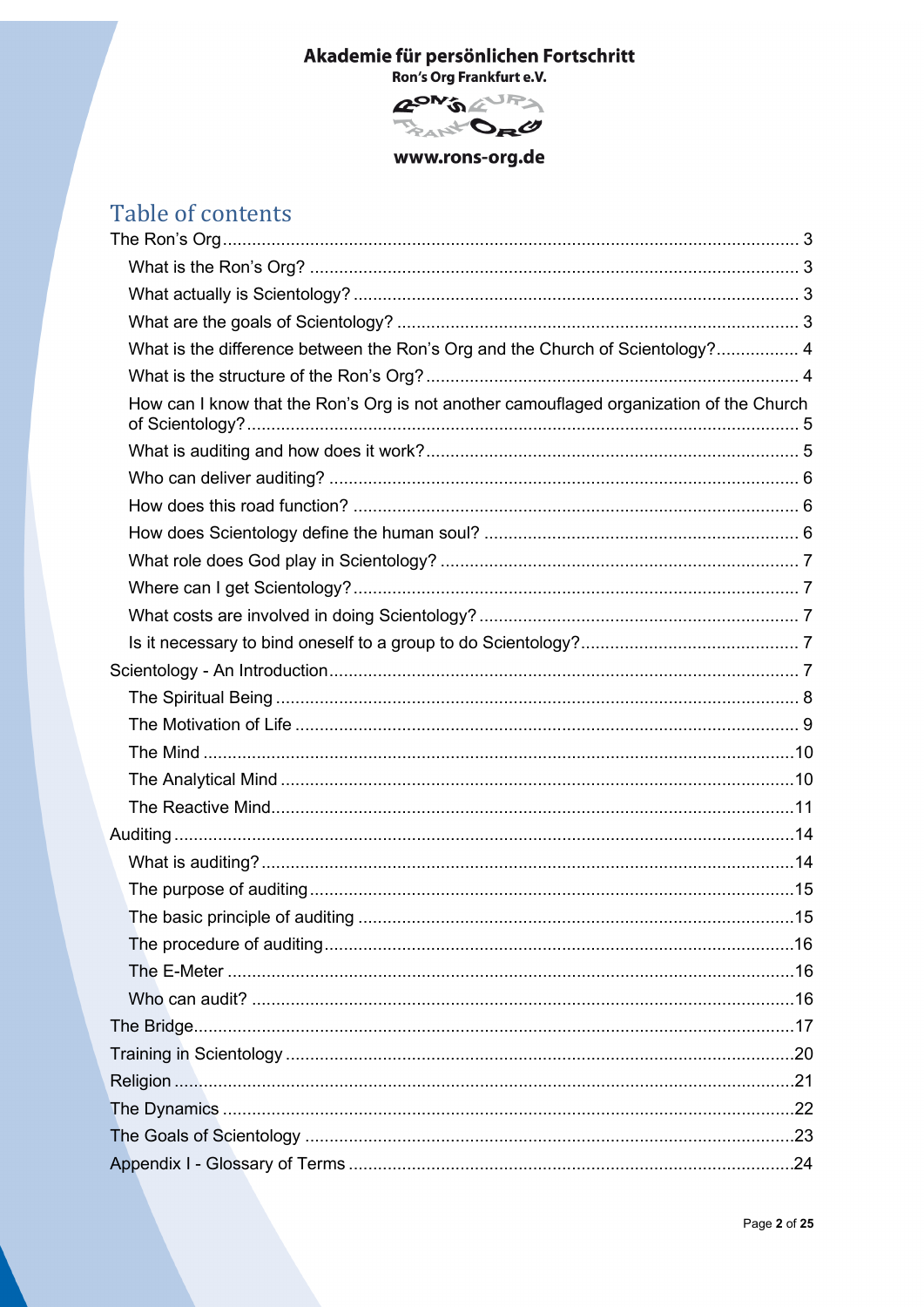**GON'S AURA** ARC to the

www.rons-org.de

# <span id="page-2-0"></span>**The Ron's Org**

# <span id="page-2-1"></span>**What is the Ron's Org?**

The Ron's Org was founded in 1984 by Bill Robertson in Frankfurt/Main, Germany.

# **It explicitly delimitates itself from the official and unofficial organizations of the Church of Scientology.**

The goal of the Ron's Org is to apply the philosophy and technology of L. Ron Hubbard in freedom and in its original sense, as Hubbard intended it – and in the form that we came to know it: a workable method to help the individual to form and improve the conditions of his life. We advocate the path of the golden middle, and we don't view this philosophy as the only possible way to happiness.

The Ron's Org consists in part of persons who earlier have been members of the Church of Scientology but have been thrown out because they held onto the original philosophy of L. Ron Hubbard or left on their own when they saw that this philosophy was no longer used in a constructive way. The others are persons who learned about the philosophy in the Ron's Org for the first time, authentically and without pressure.

Our goal is to apply the technology of L. Ron Hubbard in freedom and as we understand it, and thus help other people to find a bit of their path towards themselves. We don't subject people to an "authoritarian teaching" which has to be believed to the letter, but instead everybody is encouraged to find out what is true for him- or herself.

# <span id="page-2-2"></span>**What actually is Scientology?**

The word Scientology is composed from the Latin "scio", to know in the fullest sense of the word, and the Greek "logos" for study. Scientology is a philosophy which was developed by L. Ron Hubbard. It has its roots in Buddhist and other eastern tenets and unites these with the claim to workability and applicability in the western world. Scientology is a theory of cognition which has as its goal to offer ways and means to man for finding the way back to himself. We who deal and work with Scientology don't give ready solutions, because every being is an individual. Instead, we just offer tools which make it possible to purify oneself and find out what is true for oneself or not. This way is based on old eastern tenets like "Everything that is, is the result of what we have thought. All that we are is based on our thoughts and was built on top of our thoughts." To work with Scientology is a step-by-step process, and everybody has to work out his road himself, because one can only himself recognize himself.

# <span id="page-2-3"></span>**What are the goals of Scientology?**

The actual goal of Scientology as the members of the Ron's Org define it is the stepby-step rehabilitation of a person as a spiritual being with all his original abilities. By rehabilitation is meant that every being by its origin has a lot of abilities and goals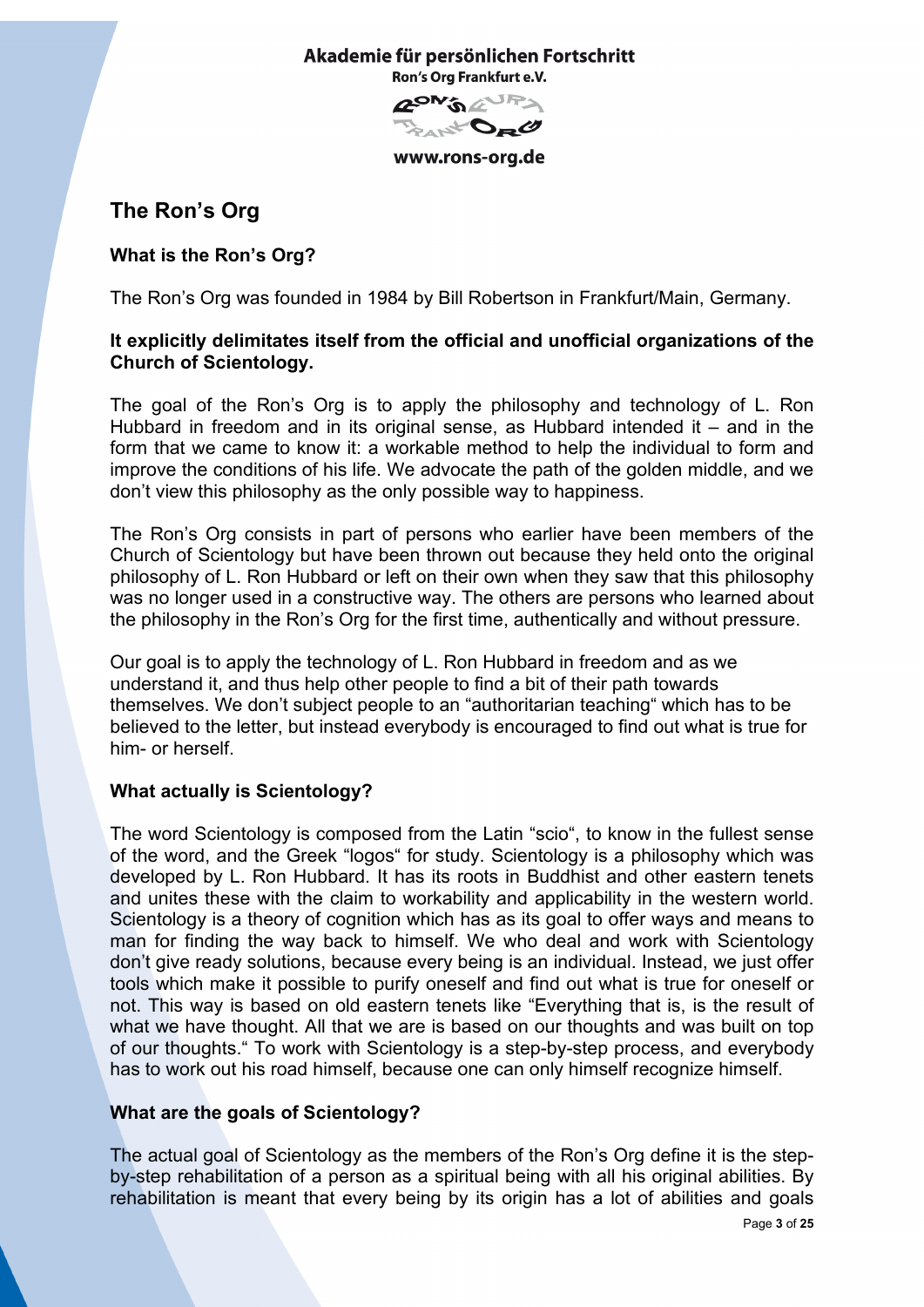**GON'S AURY** D<sub>R</sub>O

www.rons-org.de

which are lost in the course of its history. However, these are still existent and can be restored – as in the Buddhist belief that everybody carries the Buddha nature in himself. Through Scientology a person can find his way back to his actual nature and strength, in accordance with his fellow man and the areas of life connected to him.

# <span id="page-3-0"></span>**What is the difference between the Ron's Org and the Church of Scientology?**

We differentiate clearly between our conception of the philosophy of L. Ron Hubbard and the one of the Church of Scientology. We see ourselves in the heart of society and don't want to exclude ourselves or exclude others from us. Our intention is not to control society by our philosophy but to enrich it. Every one of us has won by its use, in terms of realizations, awareness, inner peace and abilities.

The Church of Scientology claims to hold all rights to the works of L. Ron Hubbard and tries to stop the use of this philosophy outside its sphere of control. But the questions about the copyrights have not been clarified until today. While L. Ron Hubbard devoted himself to humanity and in our opinion never wanted anything else but to help others, the Church of Scientology subjugates man to the organization where he is kept in a good mood with the prospect of gaining seeming freedom – or blackmails him if necessary.

For us, the way that the technology of L. Ron Hubbard is practised within the Church of Scientology has nothing in common with the original philosophy and application of that technology. In the Church of Scientology the technology is used against the people, to gain power over them and get as much money as possible out of their pockets. The actual goal has been lost from sight.

# <span id="page-3-1"></span>**What is the structure of the Ron's Org?**

An essential reason why the Church of Scientology failed was its structure. It was built up hierarchically, lost control over itself and wound up in a dictatorial, suppressive system which used people instead of serving them.

We in the Ron's Org want to learn from these mistakes and have organized ourselves in a loose network. There are different groups in different cities and countries which offer *auditing* and *training*. These groups are in contact with each other, but they are fully autonomous. They help each other and exchange information about their work or their projects. There is no senior, leading authority in the Ron's Org.

Once a year there is a big convention where free Scientologists from all over the world meet each other.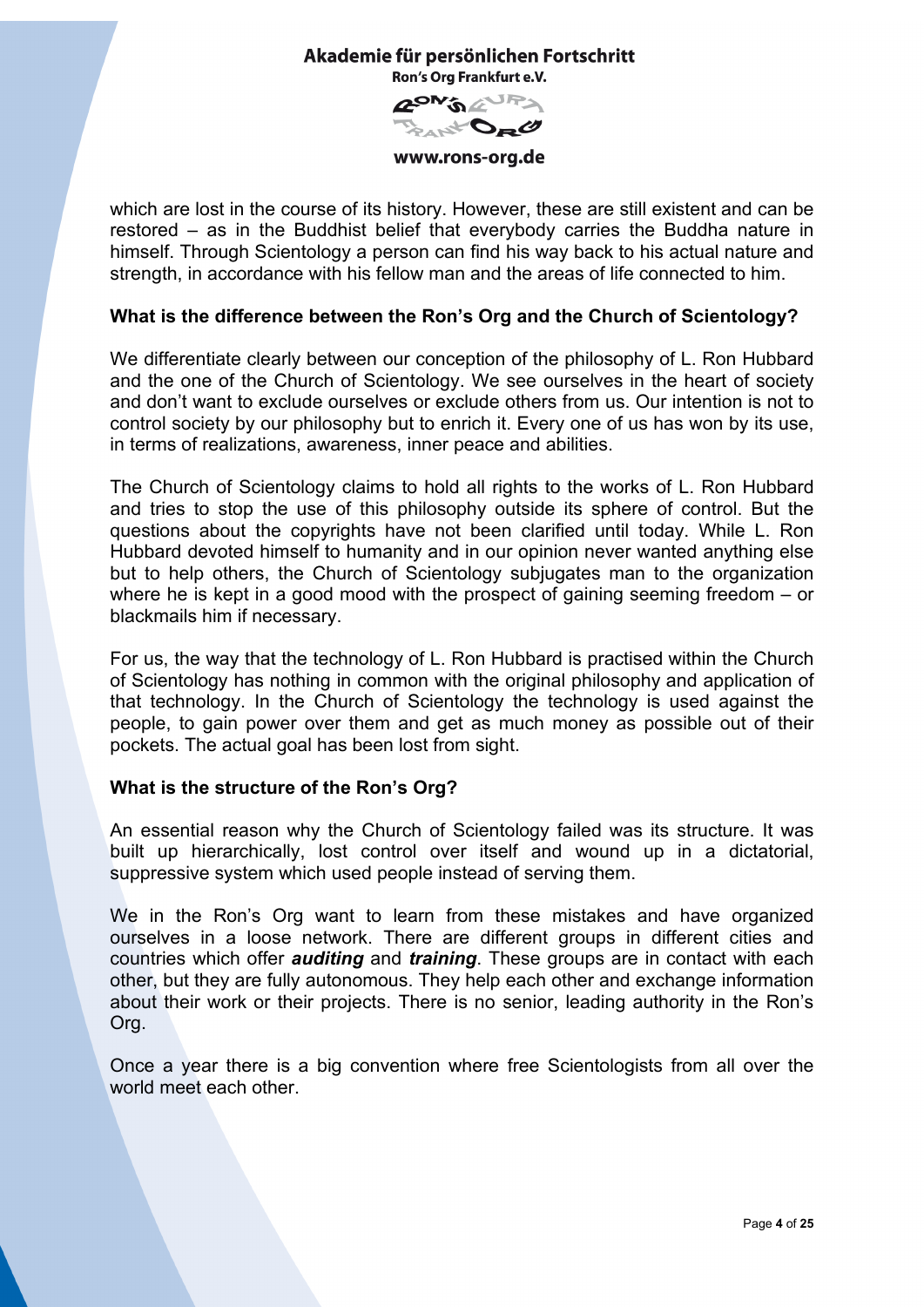

www.rons-org.de

## <span id="page-4-0"></span>**How can I know that the Ron's Org is not another camouflaged organization of the Church of Scientology?**

The big difference between the groups and individuals in the Ron's Org and the Church of Scientology, both regarding structure and content, is not easy to spot for outsiders or newcomers. They only can gather experience of their own in the Ron's Org and compare it to what bad things they have heard about the Church of Scientology in the media – and they will indeed find out that it is somewhat different, although the name Scientology is the same.

Maybe it makes you feel more confident, for example, if you learn that the office for safeguarding the constitution (Verfassungsschutz) of the German state of Baden-Wurttemberg has stated years ago that the Ron's Org is not a part of the Church of Scientology and that there is no need to observe them as the Ron's Org has no anticonstitutional goals. Indeed, there is some cooperation between members of the Ron's Org and state authorities who observe the Church of Scientology and investigate their activities. Even in big magazines like the German "FOCUS" or the Swiss "Facts", it has been reported that the Ron's Org is something which is separate from the Church of Scientology and even is attacked by it. Many lawsuits are proof that the Church of Scientology tries to inhibit and stop every activity where individuals seek to engage themselves with the philosophy of Scientology in freedom and out of the control of the Church of Scientology.

Finally, you may take a look at the statutes of our Association "Ron's Org Frankfurt e.V." (an excerpt you can find at the end of this booklet). This is not identical to the Ron's Org at large but at least is formed by a group of individuals from the Ron's Org, so these statutes reflect some part of the attitude of people who are active in the Ron's Org.

### <span id="page-4-1"></span>**What is auditing and how does it work?**

The word auditing stems from the Latin "audire", which means to listen. Auditing is a technology wherein a trained auditor, i.e. a practitioner, asks certain questions of a person who wants to improve himself, and listens to the person attentively. When the person has completed his or her answer the answer is acknowledged in a neutral way by the auditor. A basic principle of an auditing session is never to evaluate the person's answer in any way or to interpret the answer. Thus he or she can selfdeterminedly achieve cognitions about him- or herself or about life.

The subjects discussed in an auditing session cover areas of life with which the person has troubles, where he or she feels monitored or manipulated by other persons or mechanisms. The reasons will be found to be unconscious blocks which also conceal the real abilities of the person. Those blocks are founded upon incidents in the person's past which endangered the survival of the person to a greater or lesser degree. These made the person develop mechanisms which over time gained control over the person.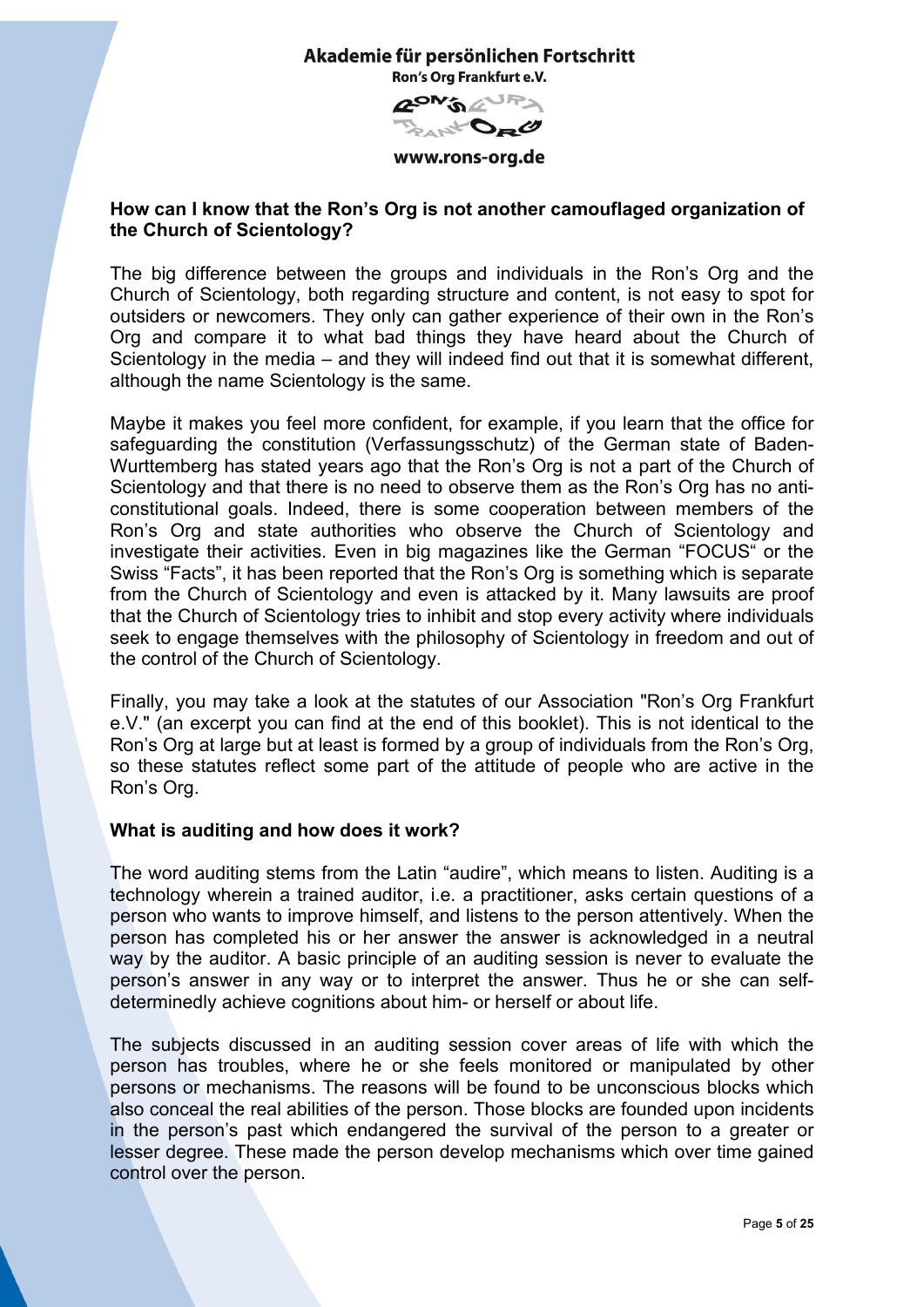**RON'S AUPS** D<sub>E</sub>O

www.rons-org.de

Thus the goal is to let the person gain awareness about these areas again so that he can determine his own way again, at the same time regaining his abilities.

An important point we want to mention is that during auditing no methods are used which diminuish the awareness, such as hypnosis, suggestion, drugs, etc. The auditor is bound to a code which prohibits him explicitly from working with a person who is under the influence of drugs, alcohol or medicines, or even who is physically ill or not well rested.

## <span id="page-5-0"></span>**Who can deliver auditing?**

To deliver auditing you need extensive training which embraces theoretical and practical areas. A trained auditor is a person who is able to guide a person taking auditing sessions from him through those areas of trouble in life where he or she wants to gain more knowledge.

## <span id="page-5-1"></span>**How does this road function?**

To achieve an effective improvement for a person, L. Ron Hubbard has developped a method which includes a certain sequence of the areas covered. We call the road toward a free being the *Bridge*. The Bridge is a sequence of different levels of ability which a person can work through one after the other, such as the ability to freely communicate with anybody on any subject. The achievement of these different abilities and their sequence is described on the so-called *Grade Chart* (see Glossary of terms under "Classification, Gradation and Awareness Chart").

To make a being even more able, there is *training* in Scientology. In that training the purpose is to understand life and its mechanisms better, thus learning how to handle one's environment or understanding why people react in the way they do. It is desirable to achieve a balance between auditing and training, since with an increased ability there also will be an increased responsibility for oneself and one's environment. This responsibility can better be met with improved knowledge. (See also the article on Training in Scientology)

Further there is the possibility of *co-auditing*. This means that two persons study together, learning how to audit. This pair can then audit each other. This is a very efficient and also cheap way, and the partners can both grow enormously with each other.

(A broader article about the Bridge can be found in this booklet.)

# <span id="page-5-2"></span>**How does Scientology define the human soul?**

The human soul is the individual itself; it is you yourself, not your body, not your brain or your mind. You play the lead, and it is all about making you able to return to your native state.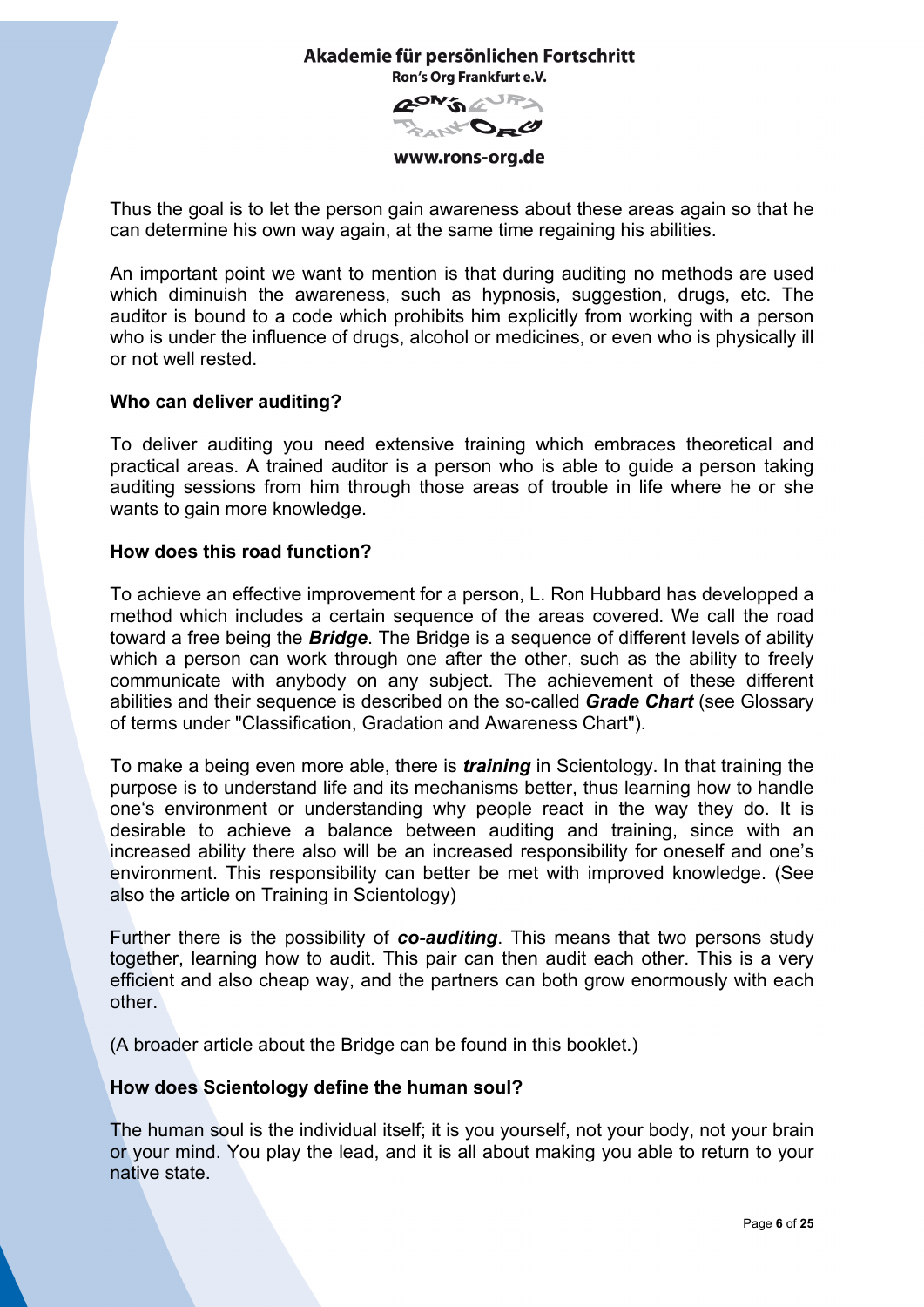

www.rons-org.de

# <span id="page-6-0"></span>**What role does God play in Scientology?**

This question is left open as it embraces a different meaning for every person. Scientology is interdenominational; every person of any creed can apply Scientology to improve him- or herself. As opposed to the Church of Scientology, we don't consider Scientology a religion, but rather a philosophy of cognition which enables man to find answers to questions that of course reach into the realm of religion, such as, Where do I come from, Where do I go, etc.

## <span id="page-6-1"></span>**Where can I get Scientology?**

In the Ron's Org there are many delivery units which are in loose contact with each other. If you are interested, it is possible to contact an organization in your vicinity and have a talk without any obligation.

In the Ron's Org there are enough trained auditors who want to share their knowledge with new people and also want to help others.

## <span id="page-6-2"></span>**What costs are involved in doing Scientology?**

This is quite varied, and each organization has its own rule about it. Prices range from 20 to 90 Euro per hour of auditing, depending on the training level of the auditor. As mentioned before, there is also the possibility of co-auditing where two partners audit each other after having studied the necessary information.

### <span id="page-6-3"></span>**Is it necessary to bind oneself to a group to do Scientology?**

No – you are an individual and your personal needs are taken into account. There are many ways to do Scientology: You can read a book, you can attend a course, you can take auditing sessions. Of course you also can work in a group, but there is no obligation to do so. There is no demand that you become part of some group or organization to be eligible for auditing. The goal is to become free and causative, and all efforts are subject to this goal.

# <span id="page-6-4"></span>**Scientology - An Introduction**

We want to invite you into an introduction to the basics of Scientology. A lot of this will seem familiar to you, for our philosophy uses knowledge that already exists in ourselves to create new knowledge.

The word Scientology is formed out of the Latin scio, which means to know or to differentiate, and the Greek logos, which could be approximated as meaning "reasonable observation of structure. "

Scientology was developed for people like you and me to get a new viewpoint about existence and achieve realizations about it. The ability to learn about life and convert realizations into action is of vital importance for every individual and every group, because you are as alive as you are able to learn.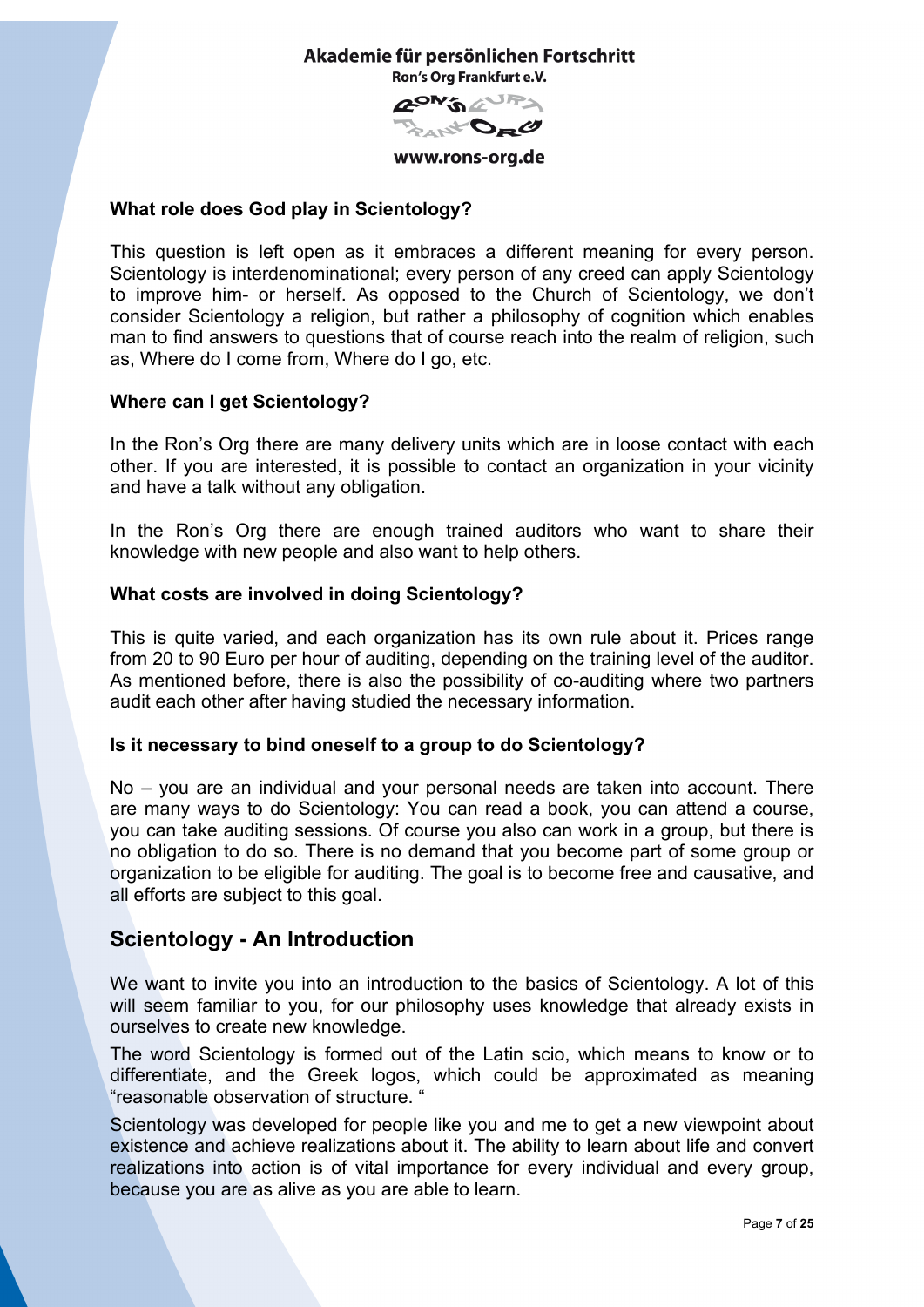**AON'S AURA** And Da C

www.rons-org.de

These lines are intended as an encouragement to take a new view of yourself, think about it and get some new understanding about yourself. And maybe you will eventually gain a new slant on life.

# <span id="page-7-0"></span>**The Spiritual Being**

Everybody has questions like: What is the essence of man? What is motivating him? What makes him human, what makes him inhuman? What is at the bottom of his individuality?

Is man just the sum of his experiences? Is aware existence just an illusion? Is every impulse ultimately based on experience? The assumption that the spiritual part of man comes from the physical part and is dependent on it only brought about more confusion and was not ultimately demonstrable.

Obviously the characteristics that constitute an individual and make him unique stem from a source which we cannot perceive in a physical way; we cannot see, smell or feel it. You can call it whatever you like: spirit, spiritual being, soul, psyche, individual or the self – all of these are names or synonyms for the phenomenon generally viewed as "I." By experiences or education it can be strengthened, weakened or even seemingly vanish – but it is always there. This seeming inexplicability of the psyche has always been an inspiration for lyricists and mystics, but it can be perceived by every sensitive being.

In Scientology we regard man as a spiritual being, not as a body or a part of the body. The spiritual being – we call it "thetan" – owns a body and uses it as a means to play in this physical universe.

Man *is* an individual spiritual being with special abilities, he *is* subject to external influences and often he *is* also formed by his experiences to a marked degree. Man as a whole is a composite of all these factors, mingled with each other, which form his individuality.

Every ingenious system, every computer no matter how cleverly designed, every smart calculation of human behaviour would be utterly helpless and unable to act without an intelligently thinking being like YOU. There will never be a machine or a system that can control itself as intelligently as a spiritual being.

And only a spiritual being can have and care for LIVE relations to persons and things.

During the last decades there was an approach of the scientists toward the phenomenon of the spiritual being. Medical doctors like Raymond Moody and Elisabeth Kübler-Ross proved with their research on people with near-death experiences that man is clearly a spiritual being who can perceive and store everything. On thousands of persons it was clearly found that, after leaving their bodies, they experienced themselves as spiritual beings and also found abilities to be normal which surprise us: Communication was fully free and no longer bound by the laws of space and time, the telepathic abilities were very marked and the persons could exactly recount all circumstances of their near-deaths. This last fact also refutes the postulate of many medical doctors that near-death experiences are mere hallucinations, caused by lack of oxygen in the brain.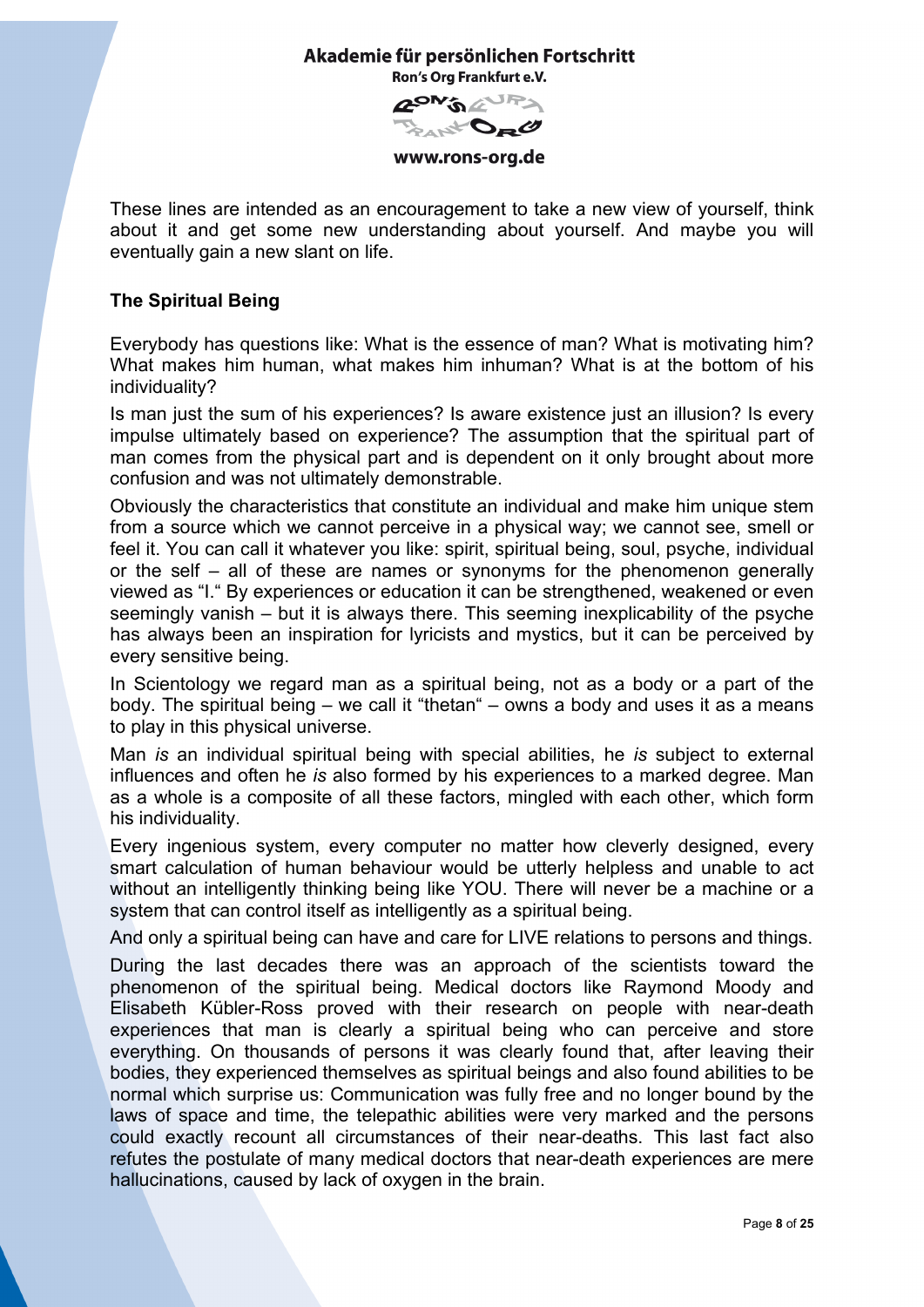**RON'S AUPA** 



www.rons-org.de

Man is not just the sum of his genes, he is not only a body and also not the mere result of socialization. All these things play an enormous role in our lives, but the main role is played by you: you, the individual.

Although not always clear to view, everybody feels the inner urge to find out who he actually is, what the essence of himself is. And this is an attribute of all beings: They want to experience, to learn from their former actions and improve the quality of their existence.

# <span id="page-8-0"></span>**The Motivation of Life**

Every one of us will ask himself many questions: Is my work performance good enough? Am I being egotistical when I don't want to work overtime? How can I get my children to do their homework? Does my wife still love me? Why put so many people, as well as nature and the environment, at stake just for power and profit? Why is the husband of my friend so mean to her? Why do I always get so angry about injustice? Obviously questions like these are on the minds of every man, woman and child.

WHY do these things touch us so intimately? Much of this is not our business at all.... But why, then, are we so relieved when the black hat in the movie is defeated, or when the teacher commends our child, or when the boss pats our back approvingly? Why is this so – aren't these totally different areas and situations?

Actually they have a common denominator, and this common denominator is SURVIVAL! And survival for us means the continued existence of things or states which we want to keep, even if it is "only" about the little daughter's favourite toy, the 12-year-old car that carries so many memories or the marriage of a colleague that is in a looming crisis. If something we liked or to which we were emotionally attached vanishes, we experience a loss. It might not be very threatening when grandma's coffee pot breaks, we don't get a raise in salary or our child gets a bad mark in history. But for us it means a reduction of our viability. And look at this: How lively do you feel when you are newly in love, when you get a nice raise in your salary or when a friend thanks you for your help?

All of this has to do with SURVIVAL, with your survival and the survival of all which is dear to you – beginning with your body and continuing through the well-being of your friends up to the yellow photos of your grandparents. We want all these things to continue to exist, to "survive." Thus our mood depends very much on whether there are things in our environment that are pro- or counter-survival. The environment is perceived differently from person to person, because the perception of the environment is combined with experiences and conclusions from the past.

There are numerous examples of the force with which this urge to survive comes into play in man, but also in plants and animals. The flower that pushes through the asphalt to reach sunlight, the adaptations that men or animals go through to survive when their environment changes – the examples are so numerous that we often are amazed by it.

Page **9** of **25** We all try day by day to adjust our lives and our actions to an optimum of survival, and our minds work frantically to find the best possible solutions for emerging problems that could impede survival. But the reactive mind, to which we will soon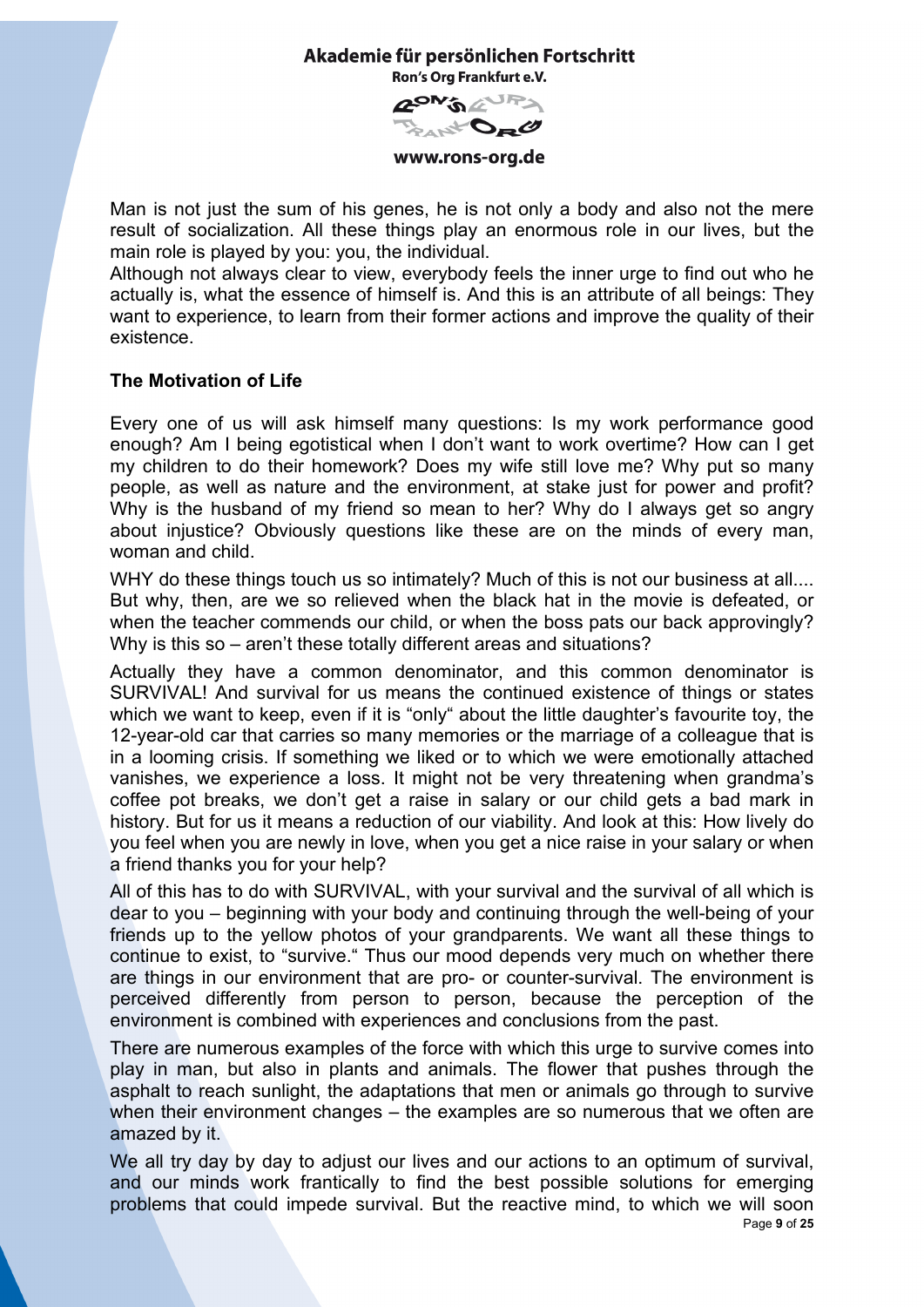**RON'S AUPA** Da C<sup>+</sup>

www.rons-org.de

turn, also has survival as its senior principle; it follows that principle in another way, however, by taking power of choice away from you, the spiritual being. But we will come back to that later.

# <span id="page-9-0"></span>**The Mind**

- Do you remember your last holidays?
- **What did you see there?**
- How did you feel during that holiday?

Where did you look when you thought about that? Probably you looked to some part of the space around you and viewed a picture of your holiday, didn't you? Here is the storage for your memories and your pictures, for your thoughts and your emotions: your mind. The mind is a network of pictures which were made from experiences of the individual and kept by him. The mind thoroughly stores and manages these records and uses them to draw conclusions regarding current problems. Today the mind is easily described with words from computer technology. Apparently it is not by chance that modern computers have a similar structure to what we use, because their functions have some similarities to our minds – but the mind is much more complex.

For every subject and every sort of perception there are infinite files and storage space. A driver has specialized "files" for the different perceptions like car sounds, traffic situations and speed. When driving, he reacts "automatically" but nevertheless knowingly to different situations. You could say the driver steers his car with the help of an automaticity, but this automaticity is also part of his mind. All acquired data like memories and things which were learned are put together with the respective conclusions of the individual that are also part of his mind. If in the past, for example, you made a conclusion that driving in the dark is risky, you will instinctively drive more slowly in the twilight.

The mind has several parts, which we will now examine.

# <span id="page-9-1"></span>**The Analytical Mind**

Thanks to the ability to think analytically and to steer oneself consciously, we can learn; without this, we certainly would still live like wild animals. The analytical mind, also called conscious mind, is where the willful acts come from and it is the most important tool of the thetan\*. It is a control unit which every second connects current perceptions with memories, and in doing that, tries to create solutions for the near or distant future. The analytical mind takes the data of the past, evaluates it and develops solutions out of it.

Thus, before every conscious action there is a certain process of thinking in which the respective data is used and transformed. Only rarely are we aware of the amount of data we deal with daily, and how quickly we do it. Have you ever oriented somebody on his new job? Then you might have noticed how many data you had to relay so that the new colleague had good instructions.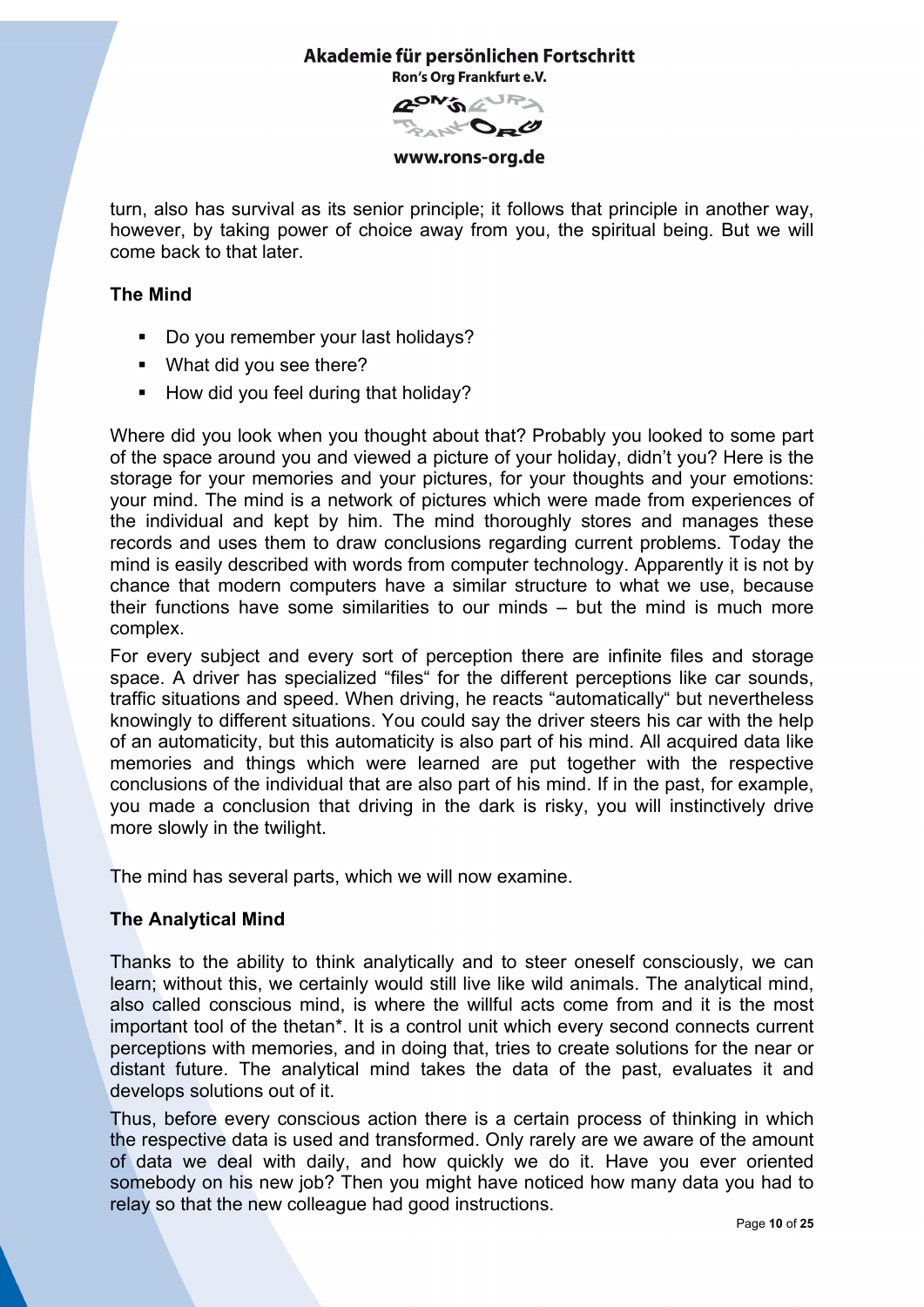

www.rons-org.de

When the car breaks down for example, and we need help, in an instant we think: "Is it dangerous to stop here?" "I have to put up a warning triangle." "What could have caused the failure...did I forget to fill up?" "Do I have the right tool?" "What is the phone number of the breakdown service?" And immediately we have a vast array of data which the analytical mind presents to us, which we can think about consciously and combine into solutions. We have quite good control over what happens in such moments; we perceive conciously, take conscious decisions and act consciously.

TO ACT SENSIBLY AND CONSCIOUSLY MAN NEEDS DATA IN THE FORM OF MEMORIES, PERCEPTIONS AND CREATIVITY. Without creative exercise, learning becomes a rote cramming of sentences, formulas or vocabulary. Only by meaningful learning which is directed to doing something will the newly acquired knowledge really be integrated into the analytical mind. When you learn how to do a new activity, the mind is fed a huge amount of data which must be analysed and interconnected. With thorough practise, abilities eventually are achieved which ideally can be used without much thinking.

All of this is very well, but why can't we always use the analytic mind in a way which benefits us? What lies behind the fact that sometimes we find ourselves in situations where we are the effect of something to a greater or lesser degree, and our power to act by our own will is impeded?

Here the reactive mind comes into play. We will now look at this part of the mind.

\* By "thetan" we mean the person him- or herself – not the body or the name, the physical universe, the mind or something else; that which is aware of being aware; that identity which *is* the individual. This something has been called soul, spirit or I. To avoid confusion with other systems of thought, we use this newly coined word: thetan. Also see the chapter above, "The Spiritual Being".

# <span id="page-10-0"></span>**The Reactive Mind**

The analytical mind enables us to manage memories and experiences in an intelligent way and thus solve everyday problems. The analytical mind *acts*, its actions are based on real *observations* that it has made, and it *decides* what to do. The actions of the analytical mind are also flexible. They can be changed.

The reactive mind, on the other hand, as the word already tells us, *re*-acts. Its activities are pure inhibition or compulsion.

Man can bear quite a lot of grief, shock, pain and harm. But when the amount of stress and burden which the individual can take is exceeded, the analytical mind is shut off to a certain degree. At this point the reactive mind comes into play. Like the analytical mind, it records all perceptions and conditions in a moment of decreased awareness, and – fatally – files them in a logical (to the reactive mind) chain of similar events. Its principle is SURVIVAL, as well, but in the sense that it wants to protect the individual by assuming that similar incidents will have similar consequences. Of course this is a tragical mistake.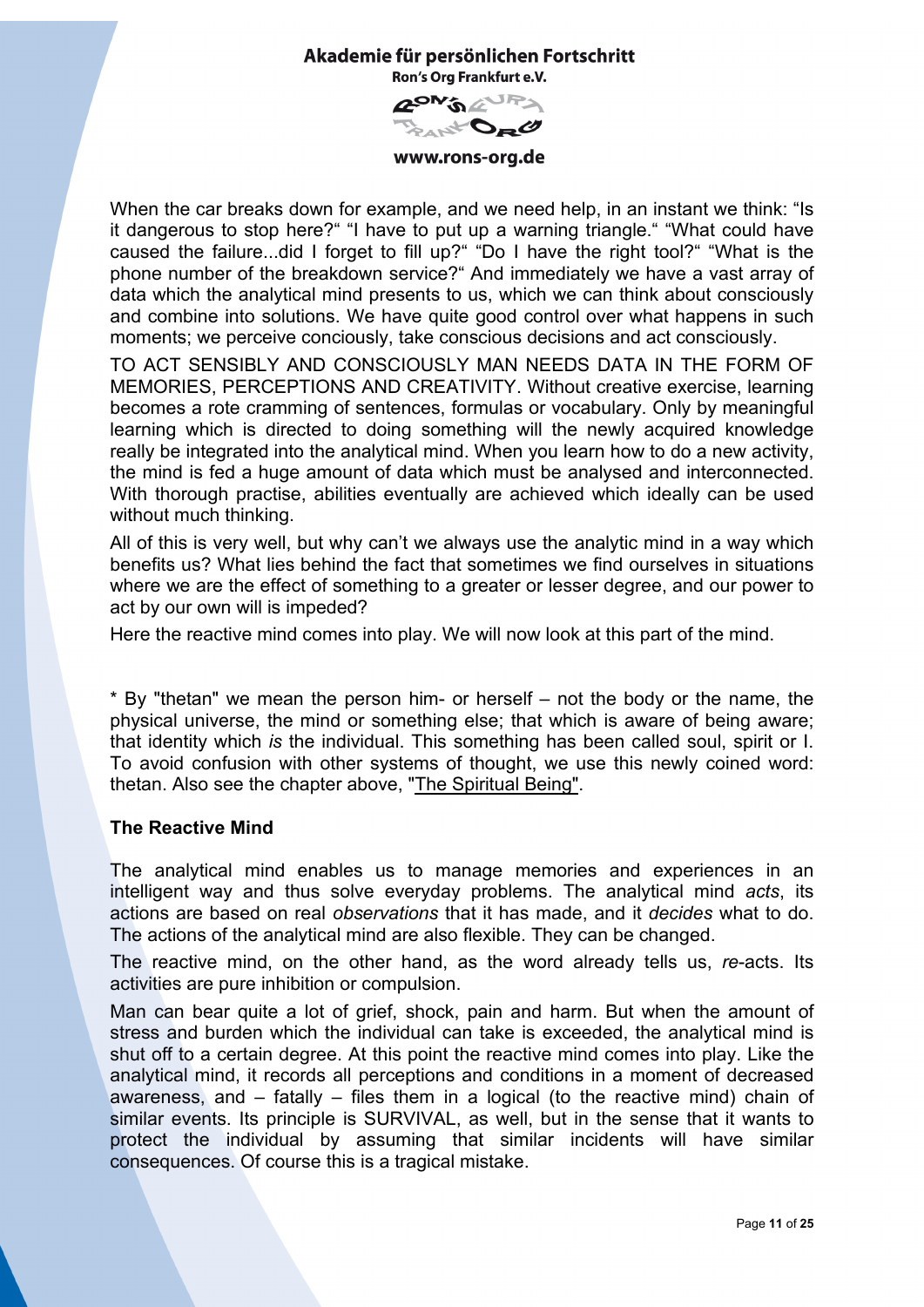

www.rons-org.de

Mr. Smith is not like one's father, although he looks similar, and it is not of benefit to dodge Mr. Smith like one earlier dodged the blows of his father. But the reactive mind tries to avoid further harm, and sounds an alarm signal in the mind: Attention, this is a similar situation to that time, when... There is no time for the reactive mind; there are only similarities to earlier traumatic situations or moments in which the individual was overwhelmed by physical or mental pain and his survival was in danger to a greater or lesser degree.

In this way, incidents which restimulate (reactivate) earlier, serious incidents can have an influence on the individual.

- An employee is called to his boss: "Hopefully I won't be fired again." (Threatening loss of job, reminding him of earlier terminations of his jobs.)
- Children who are often beaten twitch when somebody just raises his hand a little bit. (Threatening physical pain, reminding of earlier moments of pain.)
- The smell of the chemicals in a dentist's practice causes sickness in many people. (Threatening pain, reminding of earlier visits to the dentist.)

Through the existence of incidents which contain real pain or real loss, the person opens himself on the occasion of such a restimulation to a negative interpretation of the ongoing event by the reactive mind. In other words, when the current situation approximates an incident which was a real threat to SURVIVAL, the power of the analytical mind is decreased, and the reactive mind enforces a certain behaviour pattern on the individual. The more similarities there are between the two incidents, the heavier the restimulation. THE REACTIVE MIND IS NOT ABLE TO DIFFERENTIATE. IT CAN ONLY RE-ACT TO MOMENTS OF HARM OR DANGER.

This power of the unconscious is based on the unknown and on timelessness. There exists no time for the reactive mind; for it, the things exist *now*.

Upon any injury and especially during deeper unconsciousness, the reactive mind records the incident thoroughly, with all perceptions which are part of it, like spoken words, smells and sensations. If only a few things in present time resemble those in the incidents recorded in the reactive mind, these incidents are activated, suggesting to the individual that this threat or this harm exists in present time. It was proven that patients even under anesthesia record talking and comments in their memories. Fortunately, more and more doctors have changed their behaviour in this regard.

Lawrence West describes in his book "Understanding Life" the interesting case of a woman who was operated on. While she was under anesthesia, the surgeon started the operation with the words, "Oh my god, what an unsavoury meat mountain they have served me again!" After the operation, her recovery was inhibited by tension, irritation, slight temperature, bad appetite and digestion trouble. Seven days later, she suddenly remembered (for reasons unknown) the insult and complained to a nurse about it. She found out that such remarks really were made, and within 12 hours all the complications resolved, and she was discharged.

The French gynaecologist and obstetrician Frederic Leboyer revolutionized obstetrics with his idea of "gentle birth," meaning birth in an environment which burdens the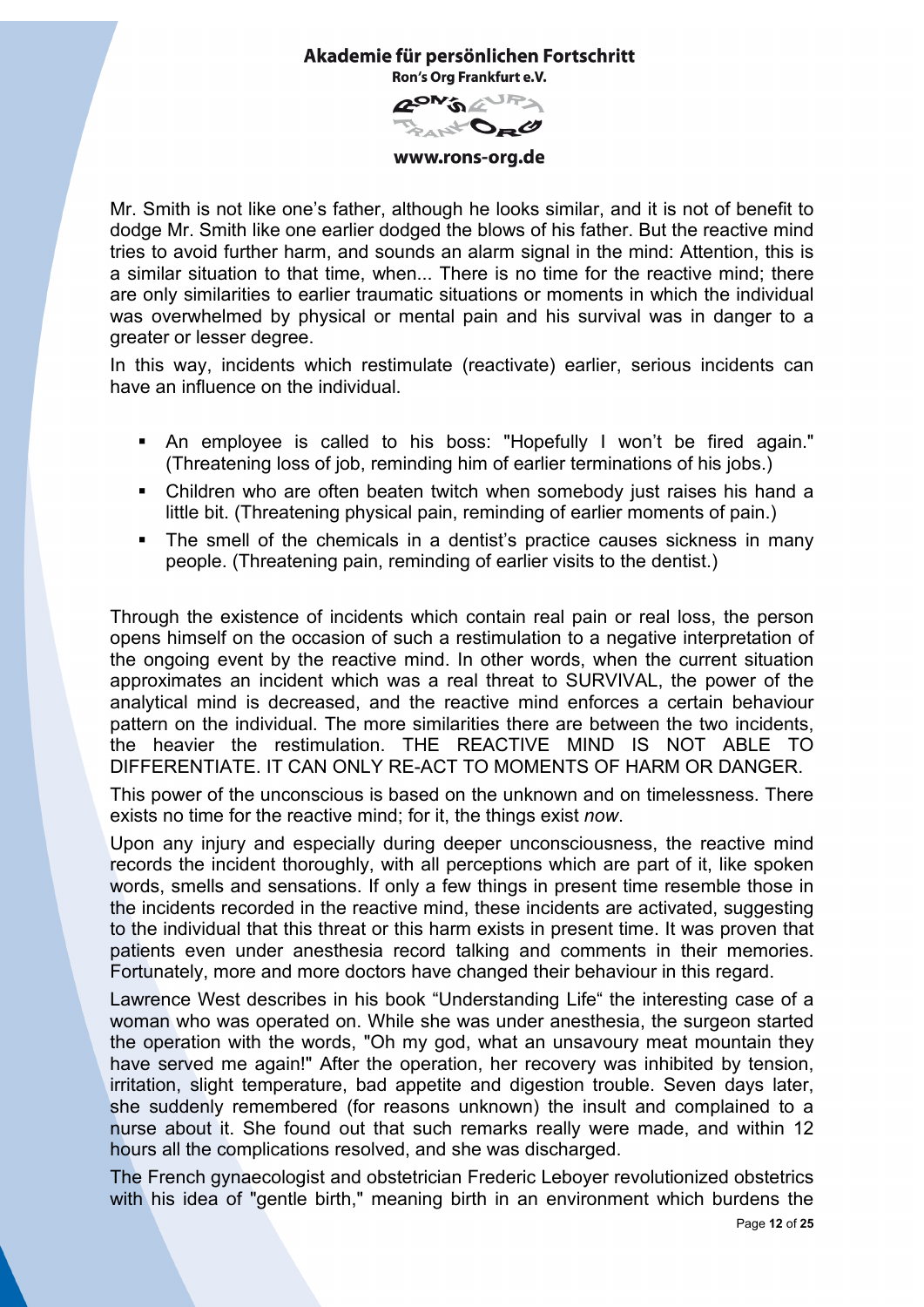

www.rons-org.de

baby with as few stimuli as possible – no bright light, no talk during birth, etc. Meanwhile, it has been proven that this form of birth avoids creating a traumatic incident for the baby and that the child will look forward to healthier development as a result.

This demonstrates the power which our subconscious – or let us better say our reactive mind – has over us. All inexplicable fears, all compulsions, inhibitions and unwanted sensations, stem from the reactive mind. It is responsible for the existence of psychosomatic illnesses.

The ways that traumatic incidents affect a person vary widely and depend on several factors:

- The depth of unconsciousness. During anesthesia the reactive mind is much more receptive to suggestions than in a moment of shock or a small injury.
- The strength of the individual. A person who works intensively at his goals and is active in life will be less under the influence of the reactive mind, as his power is opposing the contents of his reactive mind.
- The current condition of the individual. A person who is physically tired or otherwise weakened will be more prone to every kind of negative influence.
- Earlier, similar incidents add to the later incident and contain further reactive material, which will increase the effect or even multiply it.

Furthermore, there are factors in life which can intensify the grip of the reactive mind on your life and your power of choice:

- A threatening environment
- Low-grade nutrition with a lack of vitamins and minerals, as well as neglecting one's body
- **Excessive consumption of alcohol**
- **-** Drugs
- **Inadequate physical activity**
- **EXECONTIFY CONTINUALLY DEALING** With depressing and destructive things
- **Excessively watching TV**
- **Physical illnesses**
- Continual conflicts with friends, relatives and acquaintances
- Generally being passive in life
- Not pursuing one's own goals
- Having no good friends
- A negative, pessimistic philosophy of life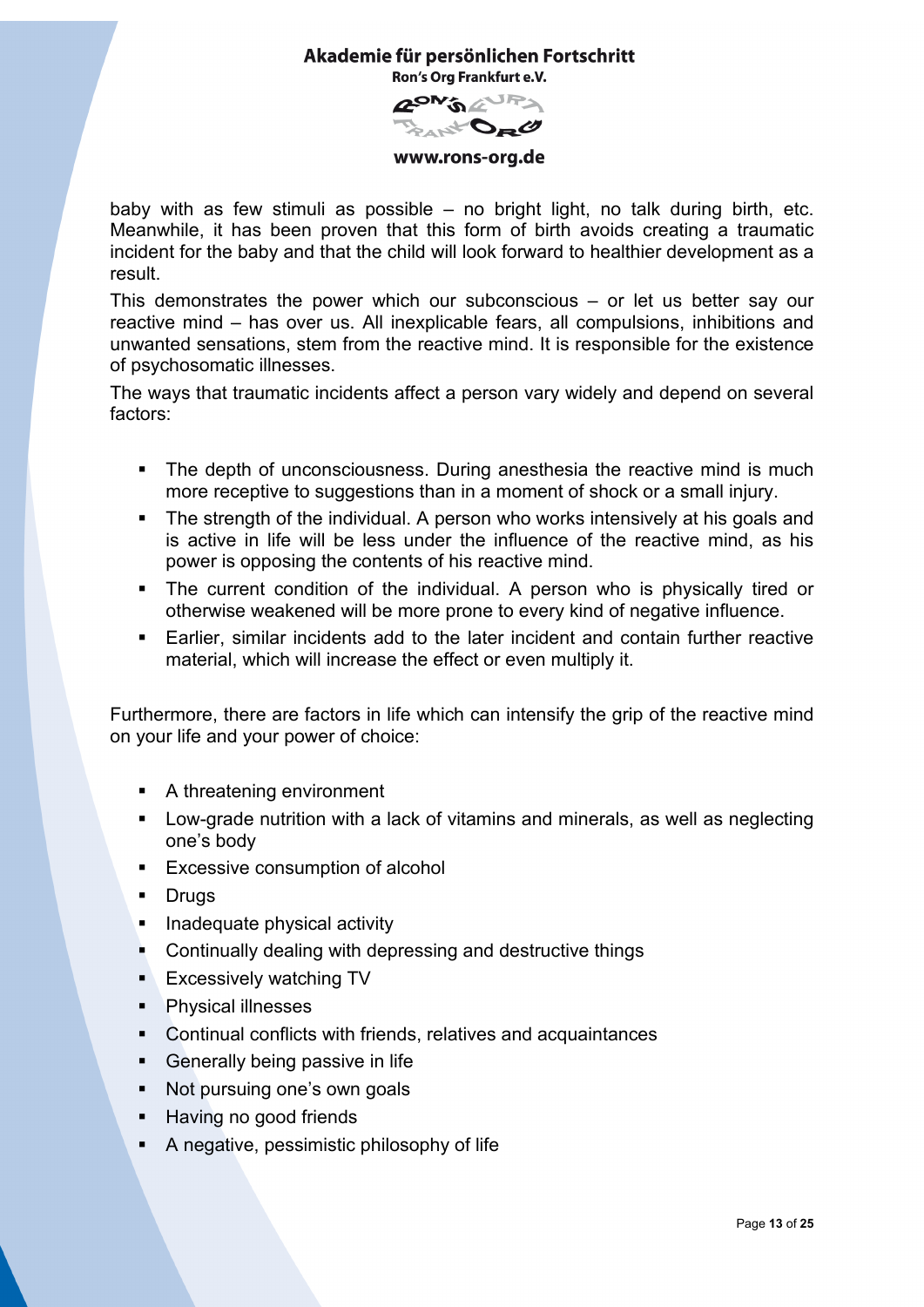

www.rons-org.de

Thus by employing the following simple remedies, you help decrease the influence of the reactive mind:

- Not continually dwelling on threatening news
- Good nutrition with sufficient vitamins and minerals and generally taking care of the body
- Avoid excessive consumption of alcohol
- Not taking drugs
- Getting regular physical exercise
- **Avoiding things that upset one**
- **General education**
- Having physical illnesses treated when possible
- **Solving problems in relations to others**
- Pursuing pleasant activities
- Setting and pursuing one's *own* goals
- **Taking care of relations with good friends and people who are important to you**
- Maintaining a positive philosophy of life

You can do many of these on your own; for others, you will need help. The important thing is to become aware that there are points in your life worth improving and that you as a spiritual being are able to change them.

In auditing we specifically work at discharging traumatic incidents stored in the reactive mind, thus decreasing the grip of the reactive mind on your life and your power of choice.

You can find out how this works in the section "Auditing."

# <span id="page-13-0"></span>**Auditing**

NOTE: In order to understand this article well you should first read the article "Scientology - An introduction." There you will find some statements about the human mind on which the following text is based.

# <span id="page-13-1"></span>**What is auditing?**

Auditing is an activity which is done between an auditor (a person trained in the techniques of Scientology and Dianetics) and a person who wants to improve him- or herself; let us call this person the client. It is done in an auditing session, a certain period of time which both spend together in a quiet and undisturbed place to do the auditing.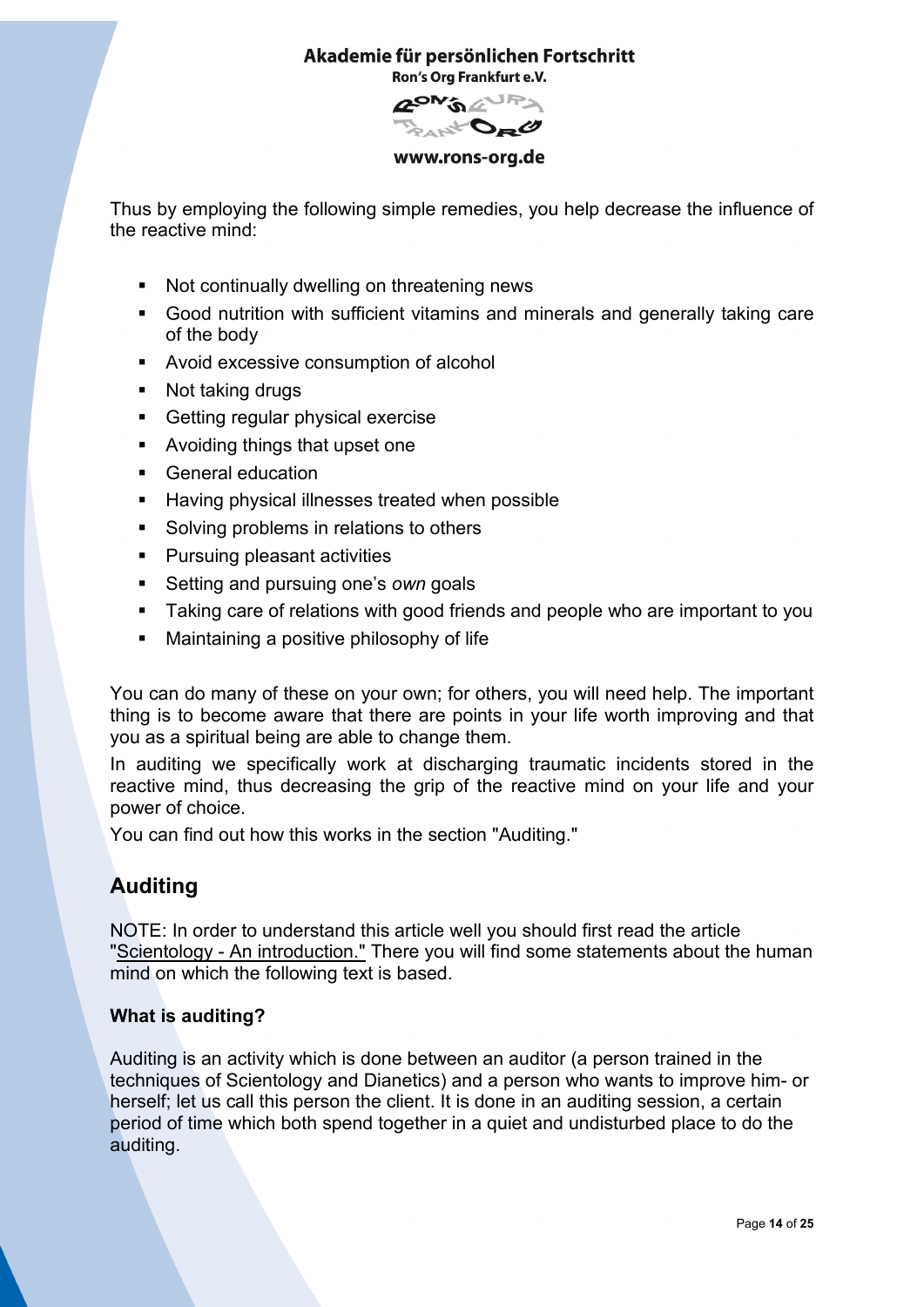Akademie für persönlichen Fortschritt

Ron's Org Frankfurt e.V.

**GON'S AUPA** And Da C

www.rons-org.de

# <span id="page-14-0"></span>**The purpose of auditing**

In applying Scientology we assume the following:

- Man strives to be good
- $\blacksquare$  He wants to improve his survival, which includes his wish to support the survival of his environment (familiy, friends, etc.)
- He wants to overcome that which inhibits his survival.

Auditing aims at

- **Better familiarizing a person with his or her abilities, and improving the** abilities
- **Example 1** Erasing or lessening those mental things which impede the person or make him or her ill and unhappy.

In brief, auditing is intended to help a person to better understand life and to master it more successfully. The purpose of auditing is to increase the self-determination of the client.

## <span id="page-14-1"></span>**The basic principle of auditing**

The reactive mind can influence the person because it contains unknown things. The person notices that he loses his temper in certain situations, but has no clue at all why. Auditing is based on the principle that everything which you look at thoroughly will lose the power it has over you.

Thus the auditor directs the attention of the client toward certain areas or subjects. The client looks at what thoughts, emotions, pictures and experiences he has in his mind regarding this subject. He tells the auditor what he finds and the auditor does nothing else beyond letting the client know that he has understood him. This is what we call the auditing communication cycle. It may be that the auditor will direct the attention of the client many times in a row to the same thing, thus enabling him to find out everything about it, step by step. Two things are important in this:

- 1. The auditor does not give any evaluations of what the client finds. He does not give any interpretation. He just helps the person to get a picture of his own and to reach conclusions of his own by asking questions and accepting the answers.
- 2. One stays with one subject until the person experiences a win regarding it – he finds out something new about himself or life in general. A part of the reactive mind vanishes for good or at least ceases to influence the person. What the auditor doesn't do is to jump from one subject to another, wander around with no aim and touch dozens of things which afterward all impinge on the person, thus leaving him in worse condition than before.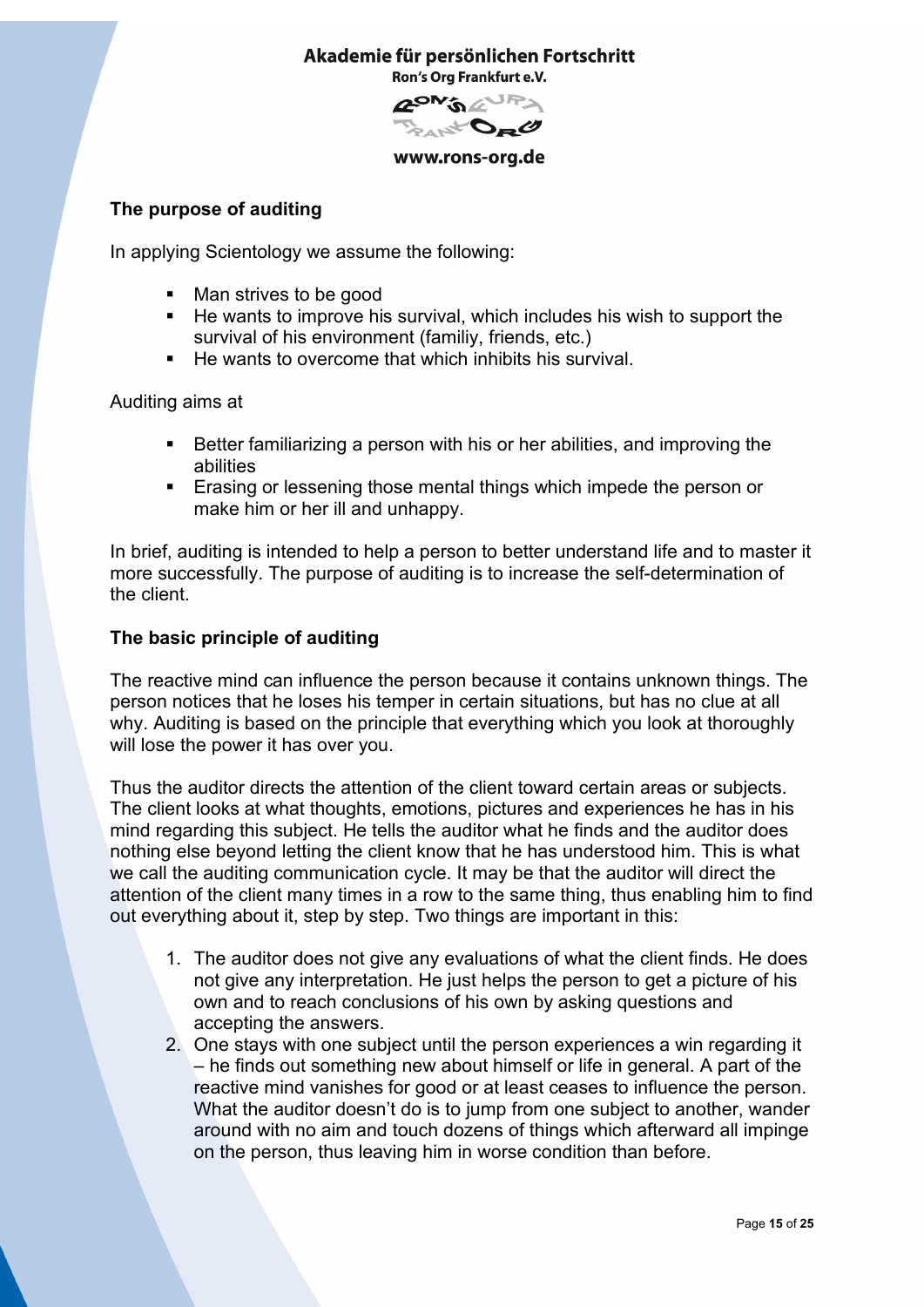

www.rons-org.de

Additionally, the auditor is bound to the Auditor's Code, a collection of about 30 rules which govern his conduct toward the client and enable optimum gains. These rules, for instance, contain the idea that the auditor never may invalidate the client for something he has said, and that the auditor never may use secrets of the client revealed in session for punishing him or blackmailing him.

# <span id="page-15-0"></span>**The procedure of auditing**

Normally auditing is based on a program which was made for the specific client. At the outset, the auditor interviews the client and finds out about his mental and physical condition, where he has troubles, which things he wants to improve, etc.

A specially trained person, called a case supervisor, then puts together a sequence of steps and auditing actions which are based on the individual situation of the client. The case supervisor will continue to work with the auditor, reading his session reports, correcting possible mistakes and updating the program if necessary. The idea of having this external person is to make sure that the auditor isn't blinded by his own mistakes or "fixed ideas."

An auditing program on the one hand covers certain subjects which in general are addressed on every person in auditing (see the article on "The bridge"). On the other hand, areas are taken up which were found to be "charged." Charge is harmful energy connected to subjects and incidents in the reactive mind.

# <span id="page-15-1"></span>**The E-Meter**

To uncover charged areas we use the e-meter as a tool in auditing. An e-meter (short for electro-psychometer) is basically a highly precise measuring instrument that can register a change in the electromagnetic fields which are in and around a person. These are influenced by thoughts and pictures in the mind, especially if these are charged. The e-meter shows a reaction if the auditor calls a charged subject. Thus the auditor knows that this subject is really charged and should be taken up in auditing.

The e-meter is an irreplacable tool because the client might have an idea about the area in which he has trouble. But where exactly does the charge reside? If he knew this for sure he probably could resolve it in a moment. But is it the unknown, the hidden in these things, which makes life hard. So the e-meter helps the auditor to ask the right question and find the right approach to attack the reactive mind of the client, thus enabling the client eventually to get rid of what has troubled his life.

# <span id="page-15-2"></span>**Who can audit?**

There are simple processes which can be learned by thorough reading of a book and, for instance, can be audited with another person on a mutual basis. This can give you considerable gains. As an example, we recommend the book "Self Analysis" by L.Ron Hubbard.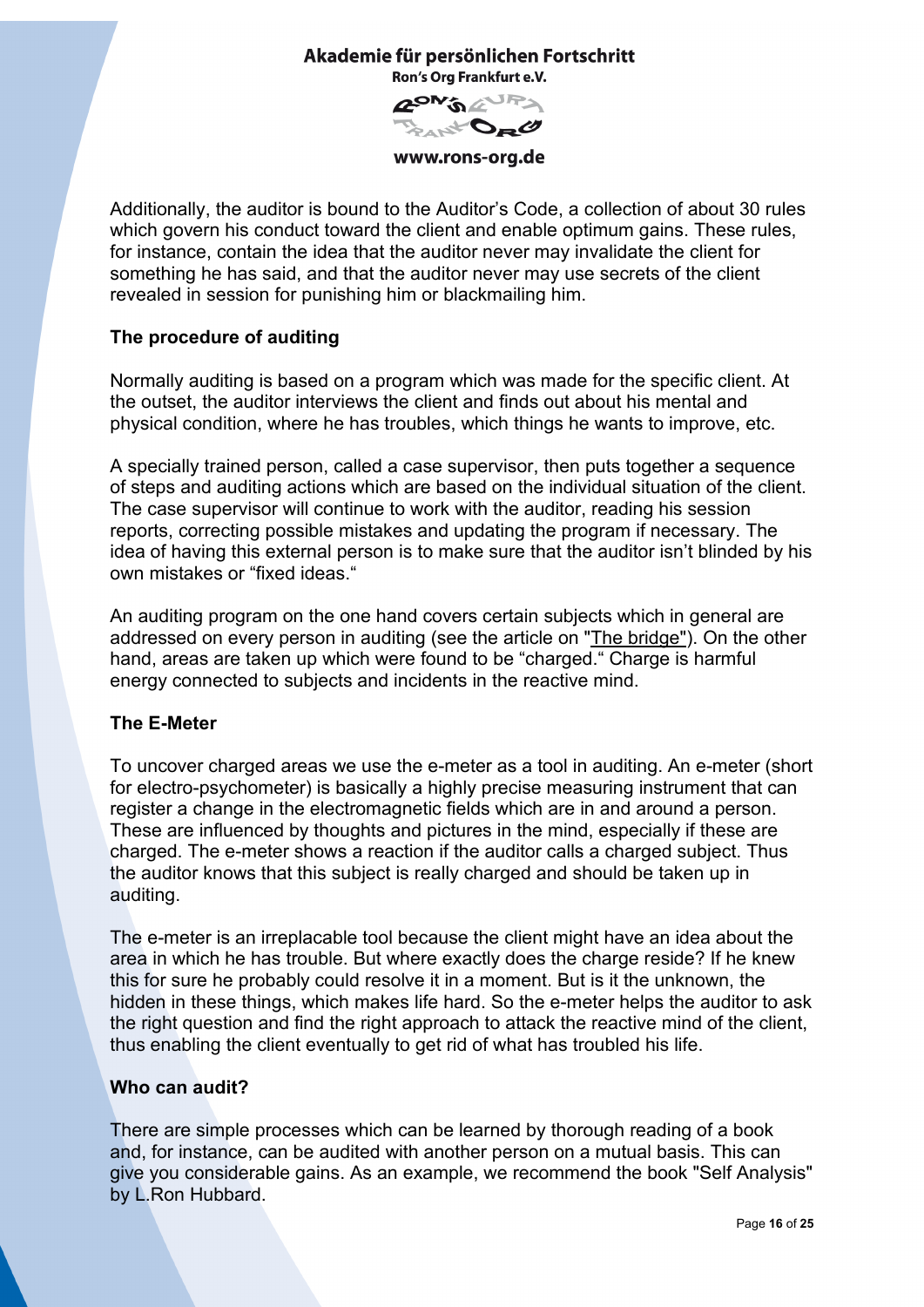

**GON'S AUPS** And Da C

www.rons-org.de

If you want to try auditing as a path, you should work with a professional auditor who has had competent training. We recommend that you contact an auditor in a "Ron's Org". The Ron's Org is a network of groups and individuals that are not hierarchically organized. They deliver auditing and training to interested individuals and stick to the techniques of L.Ron Hubbard. However, we do not recommend auditing in a Church of Scientology or a Dianetics center belonging to the Church of Scientology. It is still possible to find good auditors there, but they charge outrageous prices (in our view), and additionally we believe that, within the Church of Scientology, the auditing technology is used against people, to gain power over them and get the maximum money out of their pockets. The actual goal was lost from sight.

If you wish a personal contact you might send us an e-mail: info@rons-org.de

An article with further information about the steps in auditing can be found on the next pages.

# <span id="page-16-0"></span>**The Bridge**

NOTE: To better understand this article you should read the article "Auditing" first. There it is explained how auditing works.

The Bridge is an term for the process of development a person goes through in Scientology to return to his roots and native abilities. It is the result of extensive research in which innumerable auditing sessions were analysed to determine the most effective path for a majority of persons to attain a better state of being.

On the one hand it will be an individual path, but on the other hand it is a plotted path regarding certain points, as there are specific procedures and priorities that tell how to travel this bridge successfully.

In Scientology we assume that you yourself are an immortal being that has lost its individuality through several factors, such as traumatic incidents, and wants to regain it. The bridge is a way back to oneself.

A person who wants to improve himself through auditing gets interviewed at the outset. That means that a trained auditor asks questions of him which have to do with his current and past life. Important are incidents which have a negative or compulsive effect on the behaviour of the person, as well as the description of his current relations toward other people, the family history, diseases, etc.

With the help of the e-meter (see Glossary) it is established whether the different areas of life are charged, how strong the charge is and how these areas of charge are connected to each other. From these data a case supervisor (see Glossary) creates a first program in which the person and his auditor will take a look at his current situation in life and achieve some initial discharging. To go back to his earlier life and explore it, it is very important that the person gets along with his current life and can master it. If this is not the case, several supporting actions can be taken,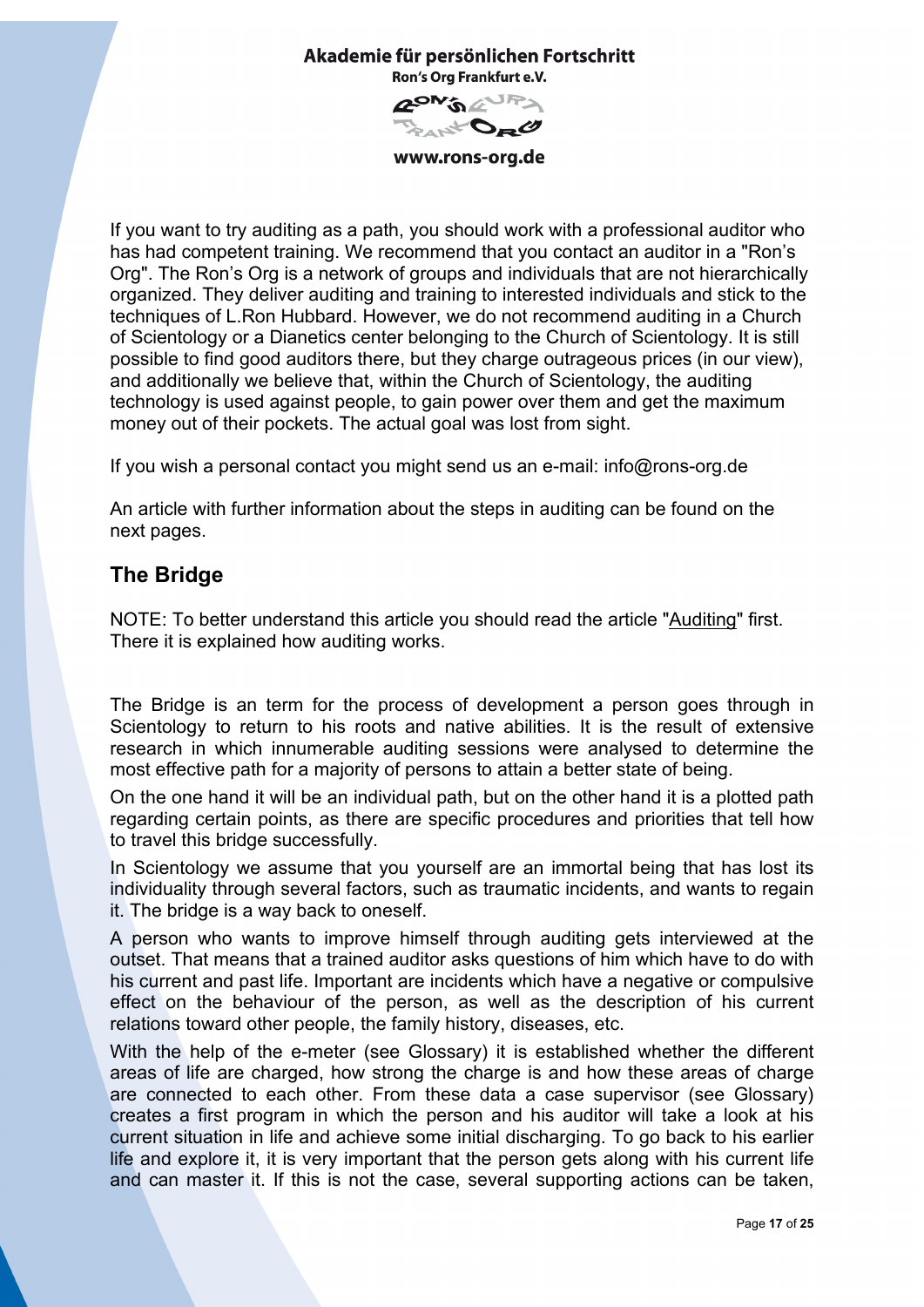

www.rons-org.de

such as the improvement of the person's communication or a program to solve lingering conflicts in close relationships.

Now the person is prepared to move through the steps of the bridge. The first goal is the state of Clear, where the person becomes aware of himself and achieves certainty about himself. This state refers to the person's first dynamic (see article on Dynamics). The state of Clear is achieved by running through the so-called Grades until the level of Clear. This means that specific abilities are unburdened from charge and thus given back to the individual.

At this point it might be important to mention that in Scientology, the goal is not a "Super-human" with fixed abilities. Instead the Bridge contains processes and techniques which help the individual going through them to become the being again who he originally was. He develops his abilities as himself. The result a person achieves is individual – it is a being who has found himself again and who can exist in harmony with himself and his environment.

The Grades lay open abilites which were subdued in the past by incidents, repressions and charge. They enable the individual to analyse himself and his relation toward other people and the environment and to free himself from inabilities.

**Grade 0:** deals with the ability to communicate. On this Grade the person is relieved of charge which makes her withhold regarding communication – or communicate compulsively. Maybe there are specific occasions or situations which are avoided by the person, or certain people or subjects which are difficult to talk about. All of that is taken up individually and handled until the person has the feeling and the certainty of being able to communicate with anybody on any subject if he wishes.

**Grade I:** deals with problems and the ability to solve them. Problems arise where a person is not able to look at all aspects of a situation to realize what is actually going on. To regain this ability, the person first goes through auditing processes (footnote 1) which orient him positively in present time and stabilize him. After that, the subject of problems itself is taken up to restore the ability to handle problems.

**Grade II:** deals with acts which are opposed to the principle of survival, i.e. acts which either the individual did himself or which were done to him, in which he harmed others or he was harmed by others. It is about "things you shouldn't do" as well as actions and subjects which one has to withhold from oneself or from society in order not to lose reputation, love, status, etc. This step is very important as it returns integrity to the person and also the ability to own up to things and take responsibility for them.

**Grade III:** deals with severe upsets in the past which make a person leave complete parts of life behind him in order not to have to face up to this charge again. Old decisions and conceptions which were left behind are treated and the individual regains the ability to do new things and not be afraid to be active and take his life in his own hands.

**Grade IV:** deals with fixed ideas which make the individual right and the environment wrong. These are computations which the person has made to solve a situation and after that continued to use to be "right." These fixed ideas affect social life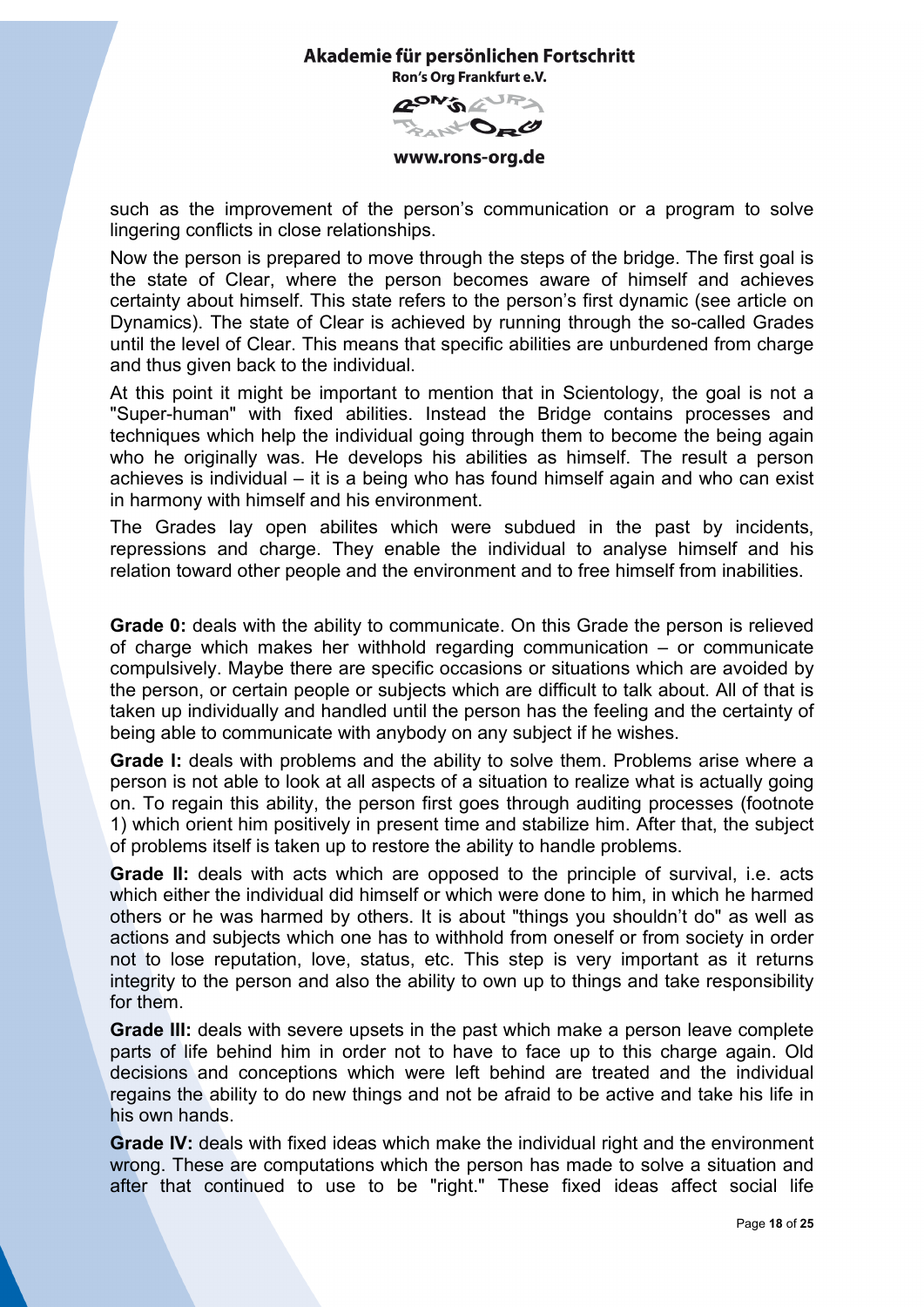**RON'S AURA** D<sub>R</sub>O

www.rons-org.de

enormously and can destroy relationships. This Grade unearths tolerance and the ability to let other people be like they are.

**Dianetics:** After the individual on the prior Grades has gotten rid of many influences from the reactive mind, he can now approach very heavily charged incidents which have to do with pain and unconsciousness or loss. In this way, the unconscious causes psychosomatic illnesses as well as compulsions and fears; at the end of this Grade the person should be healthy and happy.

Somewhere along this way the person achieves the above-described state of Clear, and this means for himself just a milestone on the path to himself.

Now the person is ready for the so-called OT levels – the levels which unearth his abilities to operate as a free being in this universe. (The abbreviation OT stands for "Operating Thetan".) The person can now do it as a solo-auditor; he does not need an auditor anymore but works alone on his path. Of course the case supervisor is still there to assist him and gives him all the necessary steps at the right time or corrects him if there is a problem.

The further steps on the Bridge help the individual to take more and more responsibility for his games (footnote 2) on all other dynamics (see the text on Dynamics), for the past, the present and the future.

In order to achieve this, it is necessary that on the different levels the individual clears up all the charge which stems from foreign influences as well as straightening up his own incomplete games with all resulting consequences on himself and others. He can now exist fully and wholly in present time, self-determined and with a high level of responsibility toward himself and the environment.

The content of the OT levels is confidential – they are given to the person when he is ready for it. The reason is simply that, according to the key-lock principle, the person will not be able to use the data properly until he is responsive to them in his development. Experience has shown that it is important to keep a certain sequence in working at the charge to get optimum results.

The Bridge as it was described until now is in actual fact just a part of the path, namely the part where the individual gets rid of the influences of the reactive mind by auditing. In addition to that there is training, which is intended to help him use his gained abilities in an optimum way. You can learn more about that in the article "Training in Scientology."

Footnote 1 - Processes: In auditing, a "process" is a fixed series of questions or commands which an auditor gives to the person undergoing auditing. The individual examines the subject of the process until he achieves a realization or a relief from charge.

Footnote 2 - Game: By "game" we do not mean something which is not dealt with seriously. A game is rather an activity in which an individual pursues goals and is subject to certain rules, freedoms and barriers. A game thus can be something small and self-contained like a game of chess against another person. But it can also something extensive: One's job or education is a game in this sense, or "raising children" or ".finding a husband."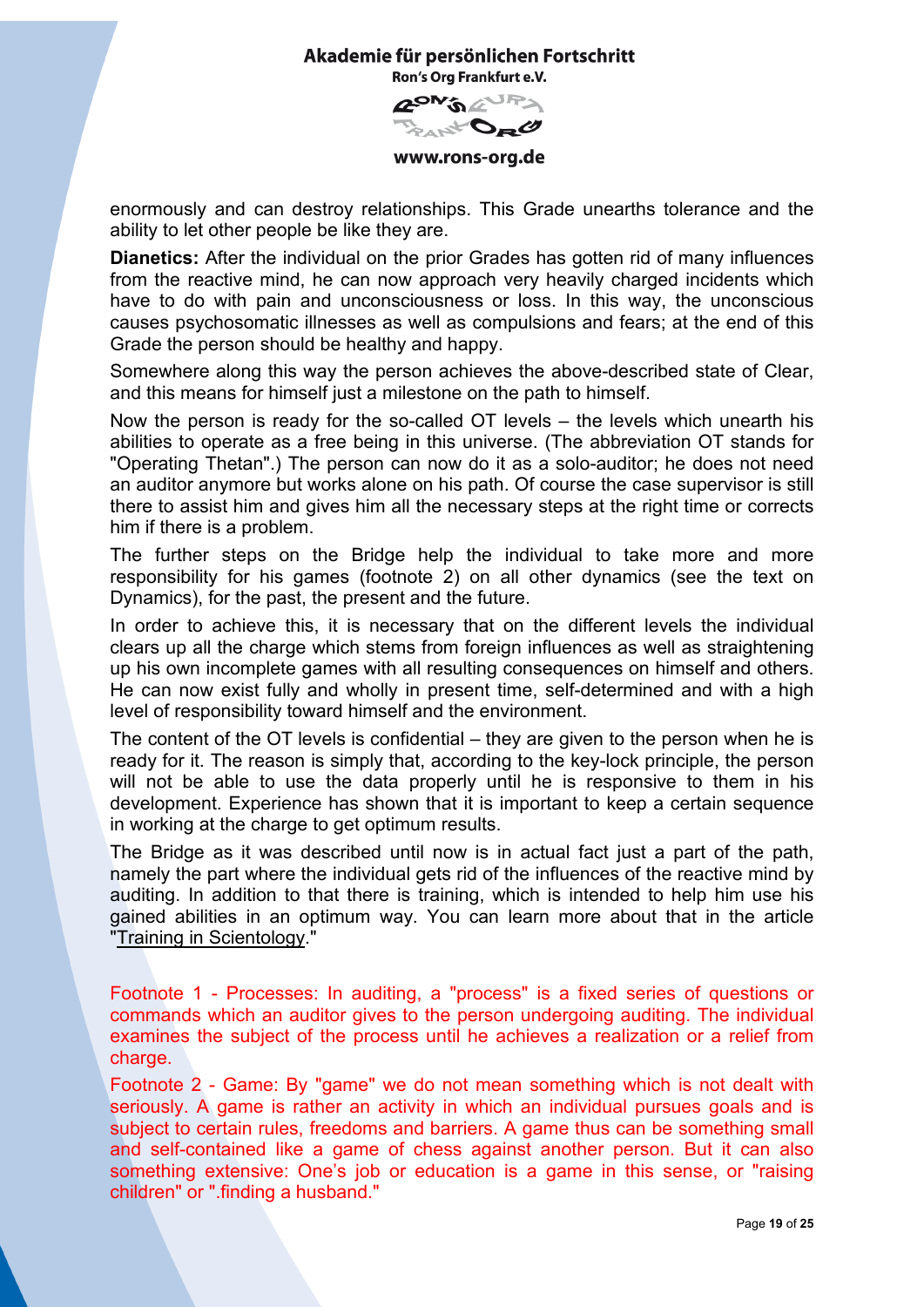**GON'S AUPS** And Da C www.rons-org.de

# <span id="page-19-0"></span>**Training in Scientology**

Training has a high value within Scientology. The reason is that the stated goal is to bring a person who is willing to work on himself to a very autonomous, selfdetermined state in which he can experience life in all its facets and enjoy it.

Of course this only can work out if the person is freed of inhibitions and compulsions – a state that can be reached with the help of auditing. But at the same time he should be equipped with knowledge he can use in the future to better estimate and judge all kinds of situations. And for this, training or eduction is necessary

In Scientology there is no training for the sake of training. Every gathering of data, every study has a purpose only if it is to be used in life to improve a condition. The intention of the student should therefore be at all times to apply his knowledge in life to achieve an improvement for himself and his environment.

Thus it is necessary to find out which things in life the person has troubles with and which areas he is really interested in and wants to find out more about. These could be things like marriage difficulties or trouble on the job, problems with time management or handling children. If, for example, it is found that somebody has trouble with communication, he or she is taught some basics of communication. Instead of merely giving theoretical advice, one works out together with the person how the things learned could be applied in his or her life. In this way the student gets data about the subject concerned which are enhanced by a lot of practical exercises in which he can apply the things learned before he enters them into his life.

A course supervisor will help the student to understand the materials, but there is an important aspect to this: In Scientology, every student is asked to test the data for himself to find out whether they are true for him, whether he really can observe them and finally apply them. If this is not the case for this student, the data will be useless for him and the study without value. This is a very basic consideration, because in Scientology it is considered important in studying, too, to respect the judgement of every individual and to further it; we do not use data dogmatically as this would be contrary to the overall goal.

Another part of training is to learn how to audit or how to supervise courses, i.e. training other people. Auditing can be learned by everybody who wants to help. In the same way that the different steps are built on each other for the client (see "The Bridge"), the study of this method is arranged in steps. In this way it is easy and doable for everybody to learn all of the steps of helping somebody else through the application of the techniques of Scientology. For this you have to learn theory, too, but mainly there are a lot of exercises up to the final steps of internship where the trainee for the first time audits another person in a session under thorough monitoring of a supervisor. The internship is completed when the trainee has a certainty on how to apply the techniques of this step of the bridge to somebody else, to that person's satisfaction. To achieve a good result there will be continous corrections during this process. If the auditor makes a mistake, which is common for a newcomer, he will be corrected by the supervisor so that his skills are improved and completed.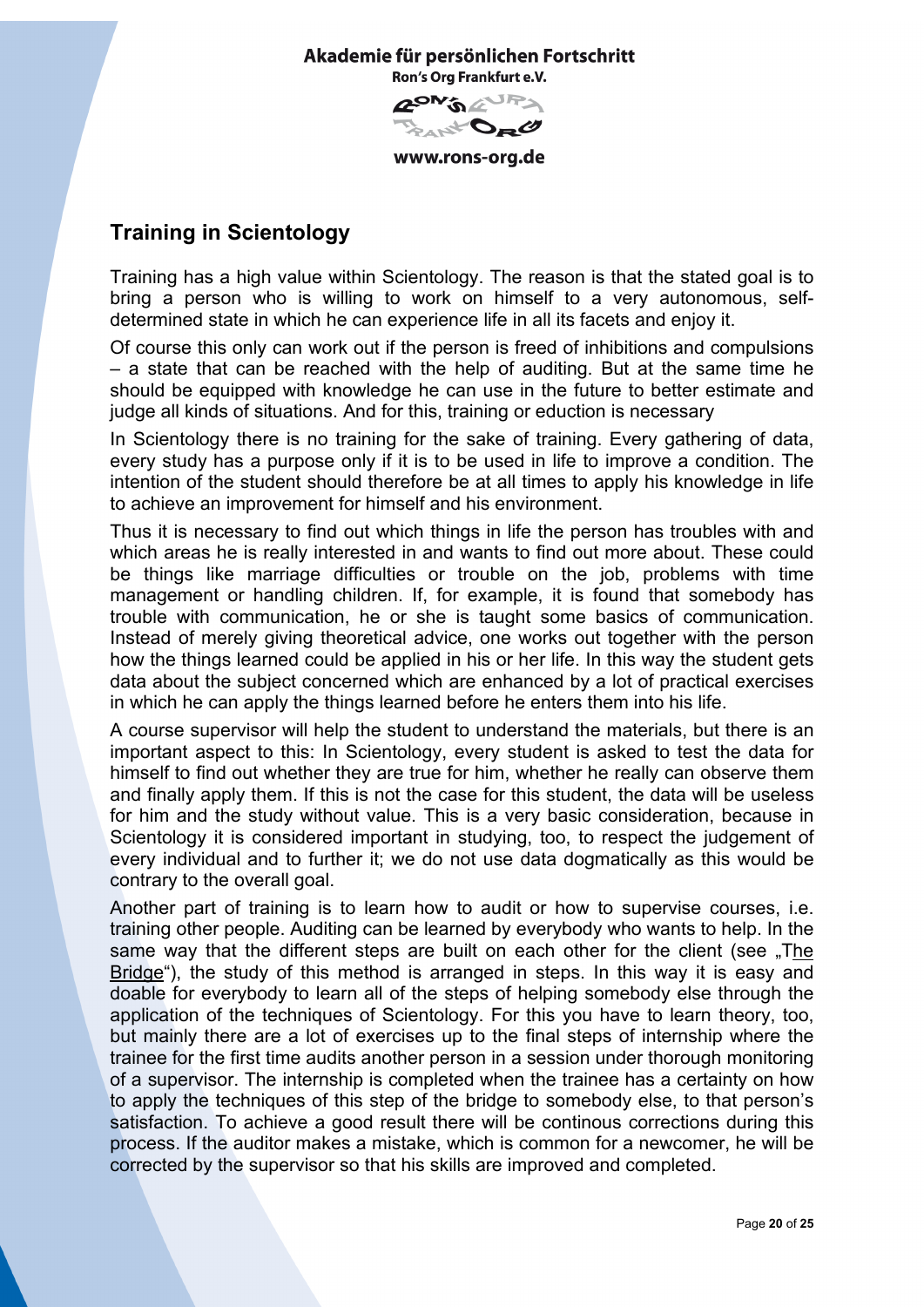

www.rons-org.de

A highly recommended form of training is co-auditing. Under this approach, two students work together who both learn to audit the processes of this step of the bridge. During the internship they audit each other on these processes. Thus they not only gain the knowledge about the respective auditing techniques, but also move one step forward on the bridge, at the same time helping another through this step and taking responsibility for him. And of course it is much more fun to work at the achievement of their goals together.

When we study something in Scientology we always want to achieve understanding; the same is true in auditing. Understanding resolves confusion and breaks apart false data. In this way you can have wins in studying similar to those experienced in auditing, because it will increase understanding of the processes of life. You learn to watch more closely, perceive developments, compare things, and understand people and their behaviour better because you know the mechanisms which lie behind those things. And thus the student is able to bring more harmony to his life and to help others. For many, this view of the subject "learning" is contrary to the bad experiences they might have had in school or in their professional training. Because of that, L. Ron Hubbard has developed a study technology which every student can learn and which makes him able to absorb data faster and really understand the concepts presented. These tools can also be used to find out where the difficulties lie when somebody gets bogged – and they are applicable universally, to every subject.

# <span id="page-20-0"></span>**Religion**

Scientology is often described as a "religious philosophy" because it deals with the human spirit and the rehabilitation of its abilities. Others see it rather as a practice for self-improvement or a therapy. However, we don't want to deny the religious character of Scientology. In this chapter we want to explain what, in our view, it has to do with religion.

If you want to examine the subject of religion it is necessary to look more closely at the definition of this word. The German dictionary "Wahrig" defines religion as:

*"Belief in and occupation with a supernatural power and its cultic veneration; belief in God; reverence for God; belief; confession."*

Looking more closely, however, you will find that this concept comprises a lot more than that. According to the American dictionary by Webster, the word "religion" stems from the Latin "religare" and is formed out of the syllables *re* (again or anew) and *ligare* (connect, unite). In this sense religion would be striving to unite with something which could be said to be the perfection of self. The individual, believing in the ideal of perfection on the one hand, yet aware of his own imperfection on the other, feels the wish and the potential to raise himself nearer to the ideal. Every person feels this urge within himself, sometimes more strongly, sometimes less so.

Many beliefs are based on the idea that one creator created *everything*, thus becoming the centre of *all* awareness and *all* life. In some religions God is regarded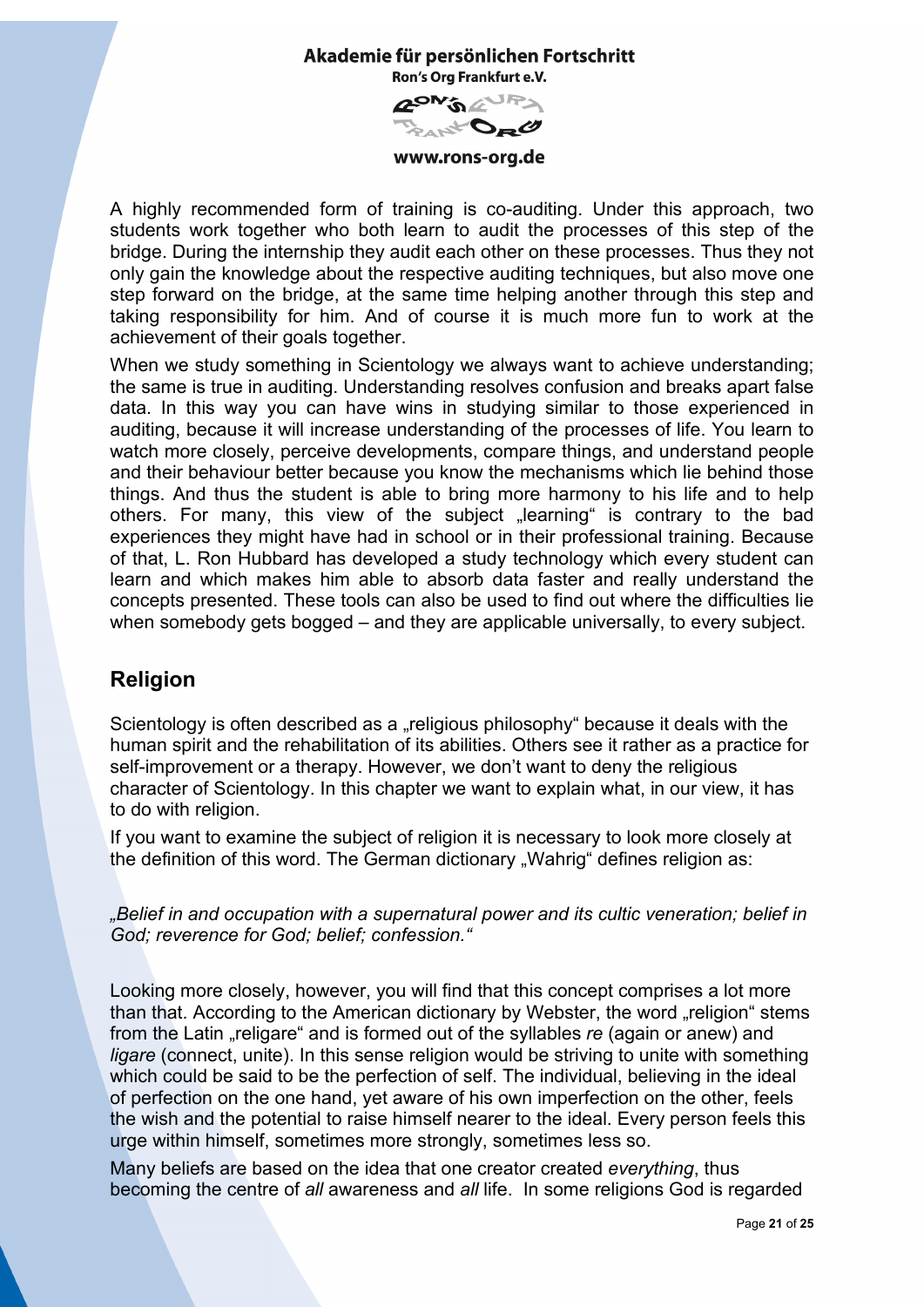

www.rons-org.de

as the only Redeemer of all suffering. Buddhism, on the other hand, says that you have to strive for perfection *yourself –* man is a spiritual being that can overcome the evil.

While we in Scientology leave the question about God open to be decided by everyone individually, we profess the concept that man should strive to elevate himself and that it is possible for him to overcome his barriers and compulsions and thus achieve a greater contentedness. In this way Scientology serves man's urge to find the way to himself.

# <span id="page-21-0"></span>**The Dynamics**

In Scientology we divide the whole of life into eight areas in which all activities in our lives can be classified. They are called the dynamics.

All of us want to achieve things along these dynamics. Of course there are priorities and preferences, also fixations and dislikes regarding certain areas which can be controlled by the reactive mind.

The dynamics build one upon the other; you can imagine them as concentric circles reaching out further and further. In this image the first dynamic would be the centre, around which there are the second, third, etc.

**The first dynamic** is the survival of the person him- or herself. Actually, all things which the person needs for the survival of self are part of this dynamic, such as his or her personal surroundings but also what you could call "having one's own way. "

**The second dynamic** takes a partner into the game. It is the dynamic of sex, family, and the urge to develop oneself in and through a partner, children, and a family.

**The third dynamic** is the urge to survive as a group. Friends are part of this, as are colleagues at work–all that you can experience and do as a team.

**The fourth dynamic** encompasses survival as mankind. This dynamic comprises those spheres which, in his view, the individual feels he is affected by because he is part of mankind.

**The fifth dynamic** covers the survival of all living beings. This includes animals and plants, and one's own body is also part of it. To occupy oneself with pets or gardening is part of the fifth dynamic, but working in an environmental group would also be.

**The sixth dynamic** encompasses the laws which we call MEST (a word made up of the first letters of matter, energy, space, and time). These are the factors from which the physical universe is built and whose laws, definable by science, control it. The person operates in this framework and can gain more control over it by better understanding.

**The seventh dynamic** includes the urge to continue one's existence as a spiritual being, and also the wish that others continue their existence as spiritual beings. Everything mental belongs to this dynamic.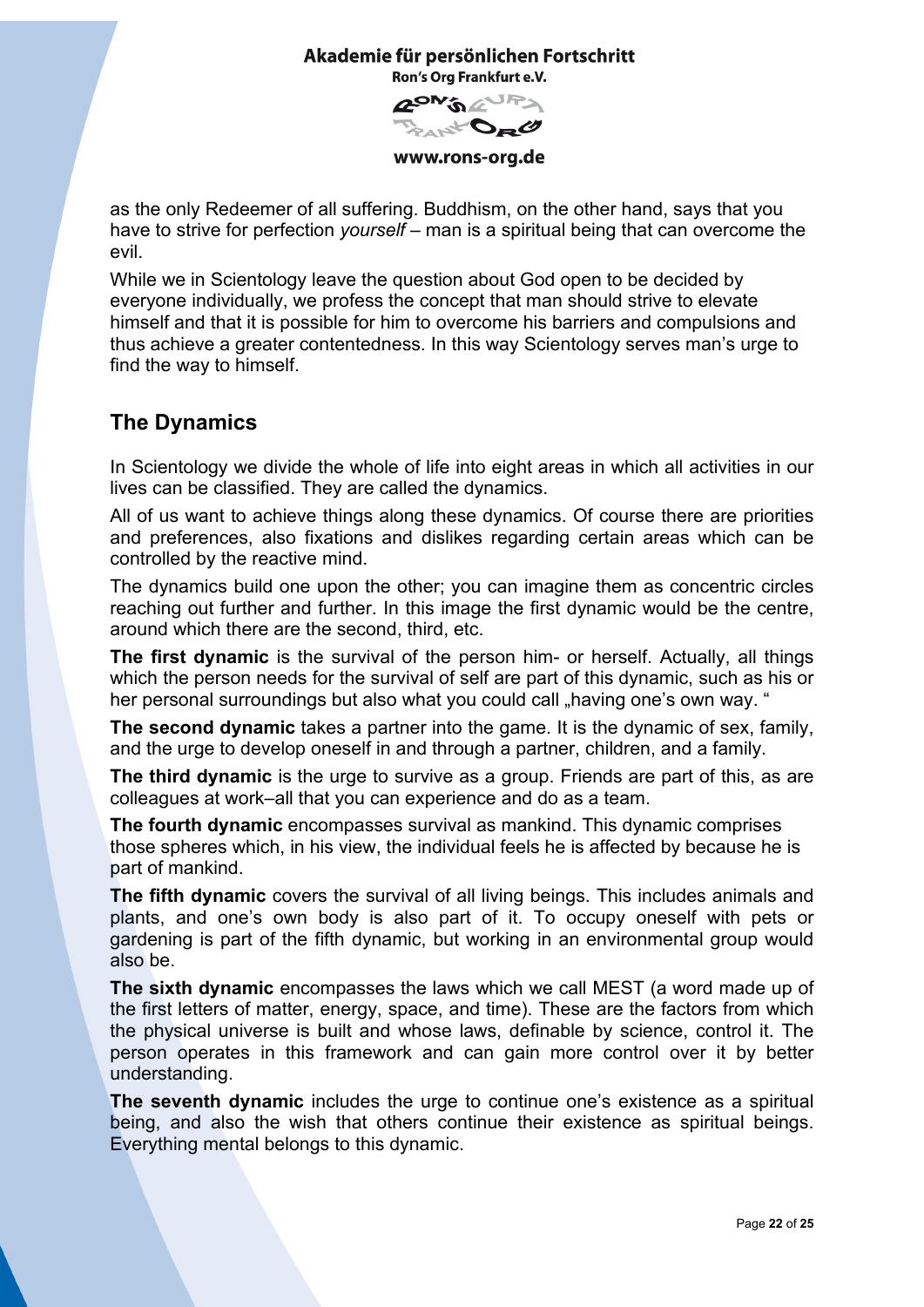

www.rons-org.de

**The eighth dynamic** is identified with God and/or infinity. In Scientology this dynamic is not defined further as it is a very personal matter and this would interfere too much with the private sphere of a person and his or her considerations about it.

Auditing aims at letting the person explore all his potential on the different dynamics to give him the greatest possible power of choice about how and what he wants to play.

Charge in the reactive mind can often be noticed by the phenomenon that a person has to play obsessively on certain dynamics, or doesn't have any access at all to others. People often compensate for their inability on one dynamic by playing obsessively on another. You can find many examples for this in life: For example, the strong fixation on sex in our society and the stress on ideal bodies make it nearly impossible for many to play on the second dynamic.

But problems on one dynamic can also have effects on another one. A person who hasn't made up his mind about himself will also find it difficult to have an open and honest relationship, or to raise children without transfering his own problems to them. In a team of colleagues, a person who is in trouble on the first dynamic will have difficulties, as well. He will be unsure, and unable to contribute his full abilities.

By discharging the troublesome areas in auditing, these obstacles can be overcome, thus enabling you to get at your full potential powers.

# <span id="page-22-0"></span>**The Goals of Scientology**

A primary goal of Scientology is that every individual regains freedom for himself regarding his environment, his games and other beings.

We in the Ron's Org regard self-determinism as the highest good of a being and primarily strive to improve and respect it. For practising auditors it means first of all to tolerate the wishes and goals of the person they audit, as every individual has the freedom to guide his own experiences. We are not assuming that we have the right to interfere in this development. The auditor is a partner and a friend along the way, but he never uses pressure or inhibiting means to help.

We are heading for a way of living together in which every individual can find himself, but also can perceive the needs and wants of his environment – and respect them. Life should align harmonically along all eight dynamics (see the article on The Dynamics), and for everybody it should bear the chance to develop themselves.

The Scientologists of the Ron's Org also wish to cooperate peacefully and constructively with other beliefs or ways of self-experience or self-improvement. We don't want to set ourselves apart. Instead we want, together with other people who are interested in development, to contribute so that the positive in every being is supported and can assert itself, as we are of the firm belief that every one of us has it in his hands to help decide how life on this planet will evolve. It begins with working on oneself and expands to the awareness of other persons and games, to support them and to help where it is necessary.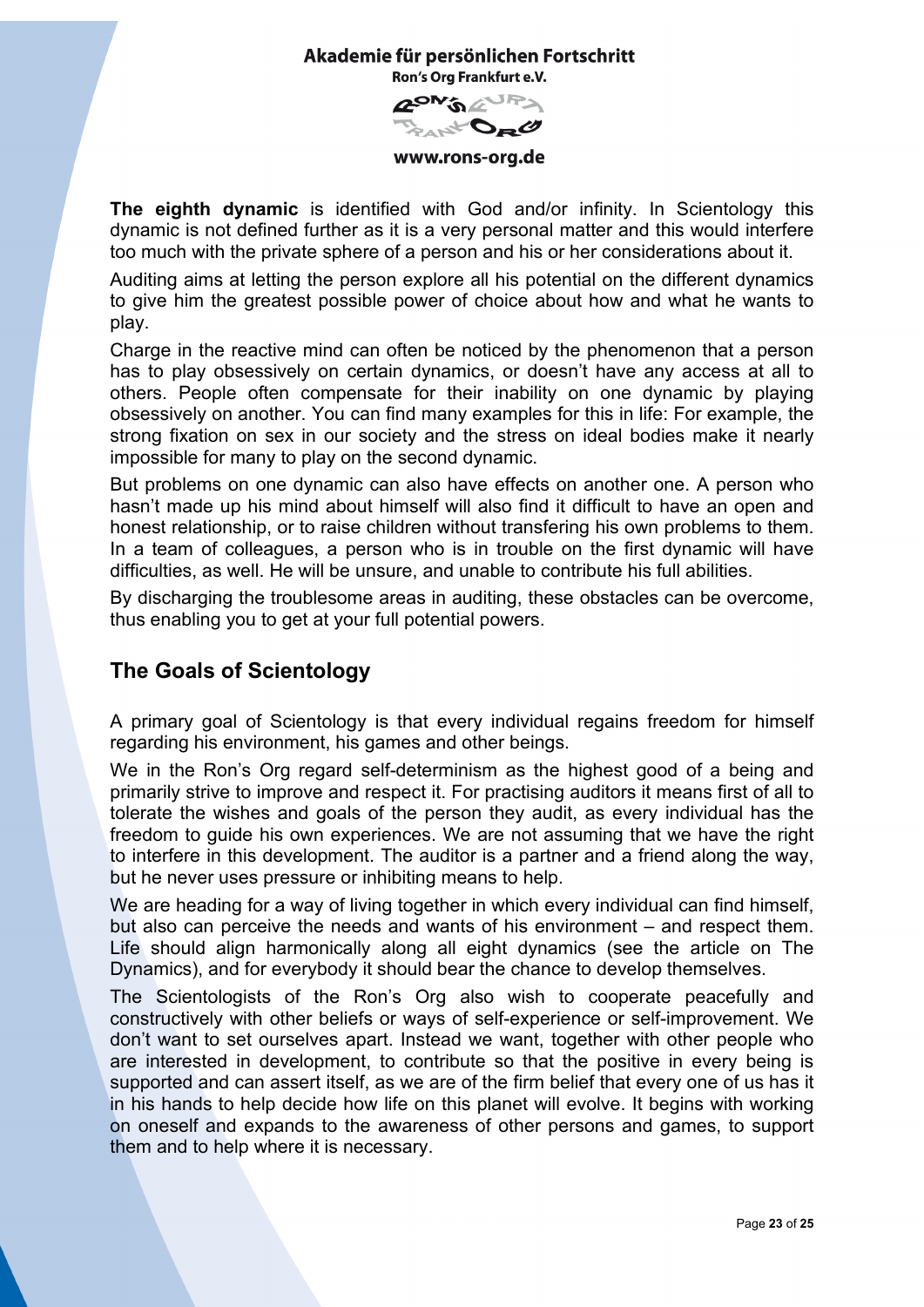**APM'S AURA** And Da O

www.rons-org.de

The supreme goal in this is the ability to perceive all things and processes and to understand them with respect. It is a long road, but we think this is one of the reasons we exist – to learn and to improve ourselves.

# <span id="page-23-0"></span>**Appendix I - Glossary of Terms**

## **Auditing processes**

In auditing, a "process" means a set sequence of questions or commands which the auditor gives to the person undergoing auditing. This person works with the subject of the process until he or she gets a cognition or a relief of charge.

### **Case supervisor**

See C/S

### **Clear**

A state attained. In early books Hubbard drew a parallel between the human mind and a computing machine that will always reach wrong results when fed wrong numbers or data that is no longer useful. Through auditing, the preclear—the person who is not yet clear—is cleared. This person will then be in a state where he or she has gotten rid of all the collected pictures and memories to which he or she has constantly been reacting. The person no longer needs them. He or she is released from the compulsive stimulus-response mechanism.

# **Cognition**

A cognition is something the preclear finds out about life or himself. It is a new awareness, often accompanied by a release from old charge.

### **C/S (Case supervisor)**

A person who is trained as an auditor and in supervising the progress of the PC on the bridge. He tells the auditor which steps to take with the PC and corrects the auditor if necessary.

# **Dianetics**

See explanations in the article . The Bridge. "